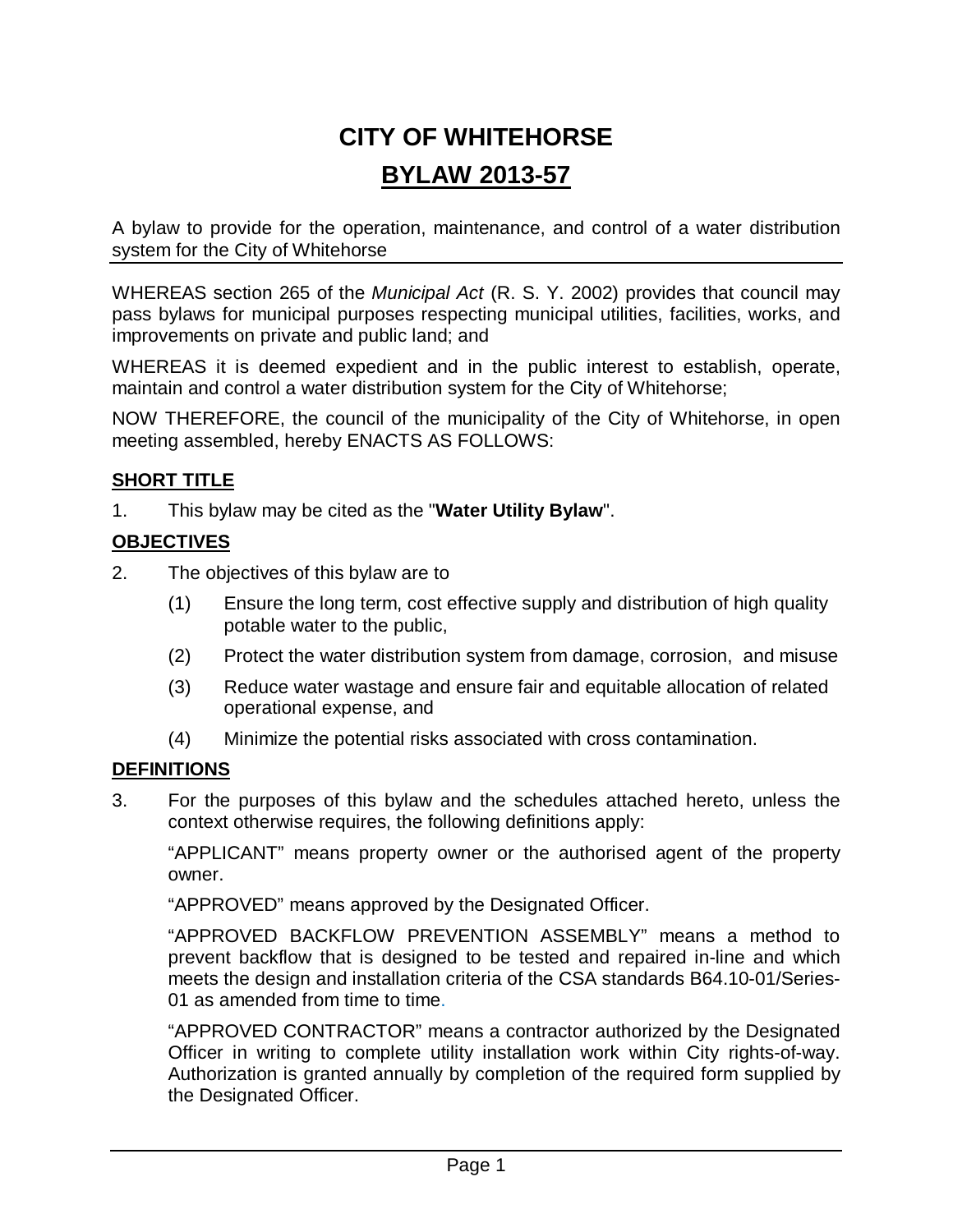"AUTHORISED AGENT" means a person, firm or corporation authorised by the owner to act on the owner's behalf through designation, contract, or otherwise.

"BUILDING" means a temporary or permanent structure having a roof supported by columns or walls for the shelter or enclosure of persons, animals, materials, chattels and equipment.

"BUILDING INSPECTIONS" means the City of Whitehorse Building Inspection branch.

"BUILDING AND PLUMBING BYLAW" means the City of Whitehorse Building and Plumbing Bylaw as amended from time to time.

"CAR WASH" means a commercial or industrial building or structure containing facilities for washing motor vehicles, including but not limited to tunnel car washes, coin operated automatic car washes and coin operated self-serve car washes.

"CITY" means the City of Whitehorse.

"CITY MANAGER" means the City Manager of the City of Whitehorse or an authorised representative.

"CITY UTILITY" means the sanitary sewer system, storm water system and water system owned and operated by the City.

"COMMERCIAL USE" means an occupation, employment or enterprise that is carried on for profit by the owner, lessee or licensee.

"CONSUMER" means any person who could receive water from a City water main adjacent to his property or from a bulk water station, or discharge sewage into a City sanitary sewer adjacent to his property, or discharge trucked sewage into a sewage dumping station

"COUNCIL" means the elected Council of the City of Whitehorse.

"CROSS CONNECTION" means any physical arrangement whereby the City water supply is connected, directly or indirectly, with any non-potable or unapproved private water supply system, sprinkler system, sewer drain, conduit, well, pool, irrigation system, storage reservoir, plumbing fixture, or any other device which contains, or may contain, contaminated water, liquid, gases, sewage, or other wastes, of unknown or unsafe quality which may be capable of imparting contamination to the City water supply as a result of backflow.

"CROSS CONNECTION CONTROL AND BACKFLOW PREVENTION TESTER" means a person who holds a valid certificate from the British Columbia Water and Waste Association (BCWWA), or equivalent, for testing backflow prevention assemblies.

"CSA" means the Canadian Standards Association.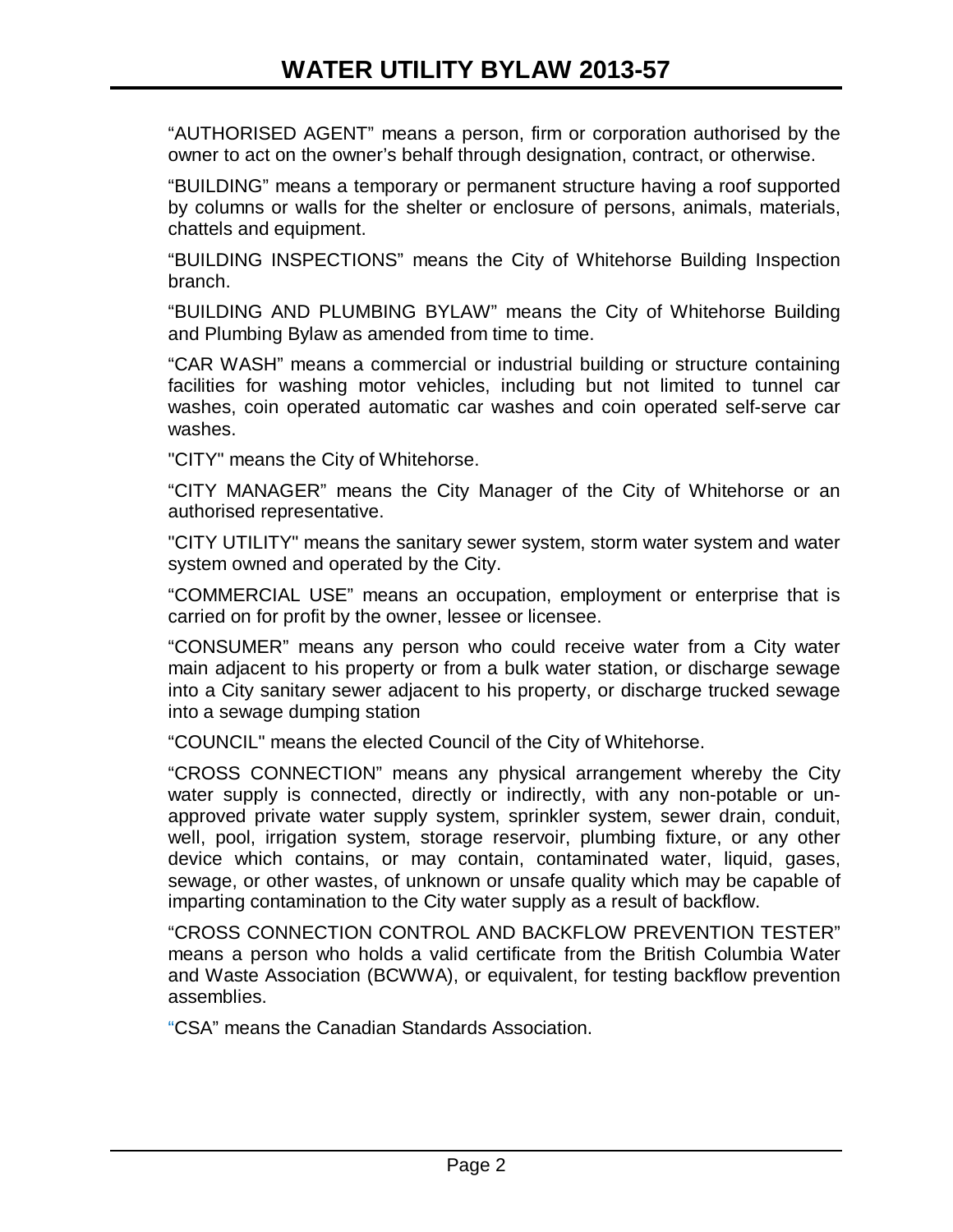"CSA – B64 SERIES STANDARDS (B64.10-01/b64.10.1-01)" means the manual for the selection and installation of backflow prevention devices and the manual for the maintenance and field testing of backflow prevention devices, published by CSA, as amended from time to time.

"CURB STOP" means the valve placed on the water service located on a City street or lane or within an easement or within 0.3 metres of the property line or easement line to control the flow of water to a lot.

"CURB STOP BOX" means the hollow metal tube that runs from the curb stop to the curb stop cap.

"CURB STOP CAP" means the cap to the curb stop box.

"CURB STOP STEM" means the metal operating rod that runs inside the curb stop box from the curb stop cap to the curb stop.

"DE-GREASE" means to remove the potable grease used for the protection of the water service after installation and before being activated from the water service line.

"DESIGNATED OFFICER" means an employee of the City of Whitehorse or an authorised representative designated in writing by the City Manager to enforce this bylaw.

"DOUBLE CHECK VALVE ASSEMBLY" (DCVA) means a backflow prevention device designed to protect water supplies from contamination caused by backflow, consisting of two check valves assembled in series with a ball valve or gate valve installed at each end for isolation and testing. The design and installation criteria requirements for the assembly shall be to CSA standards B64.10-01/Series-01. as amended from time to time.

"DWELLING" means one or more rooms intended to be used as a residence by one household, each dwelling having independent living, sleeping, and toilet facilities and not more than one kitchen.

"FEES and CHARGES BYLAW" means the City of Whitehorse Fees and Charges Bylaw as amended from time to time.

"FREE FLOW BLEEDER" is a freeze protection device that allows the discharge of bleed water continuously.

"FREEZE PROTECTION DEVICE" means any approved device to prevent the freezing of the water service.

"GARDEN SUITE means a secondary dwelling unit located on a lot where the principal use is single detached housing.

"GREASED SERVICE LINE" means potable grease inserted into the water service line to protect it from freezing.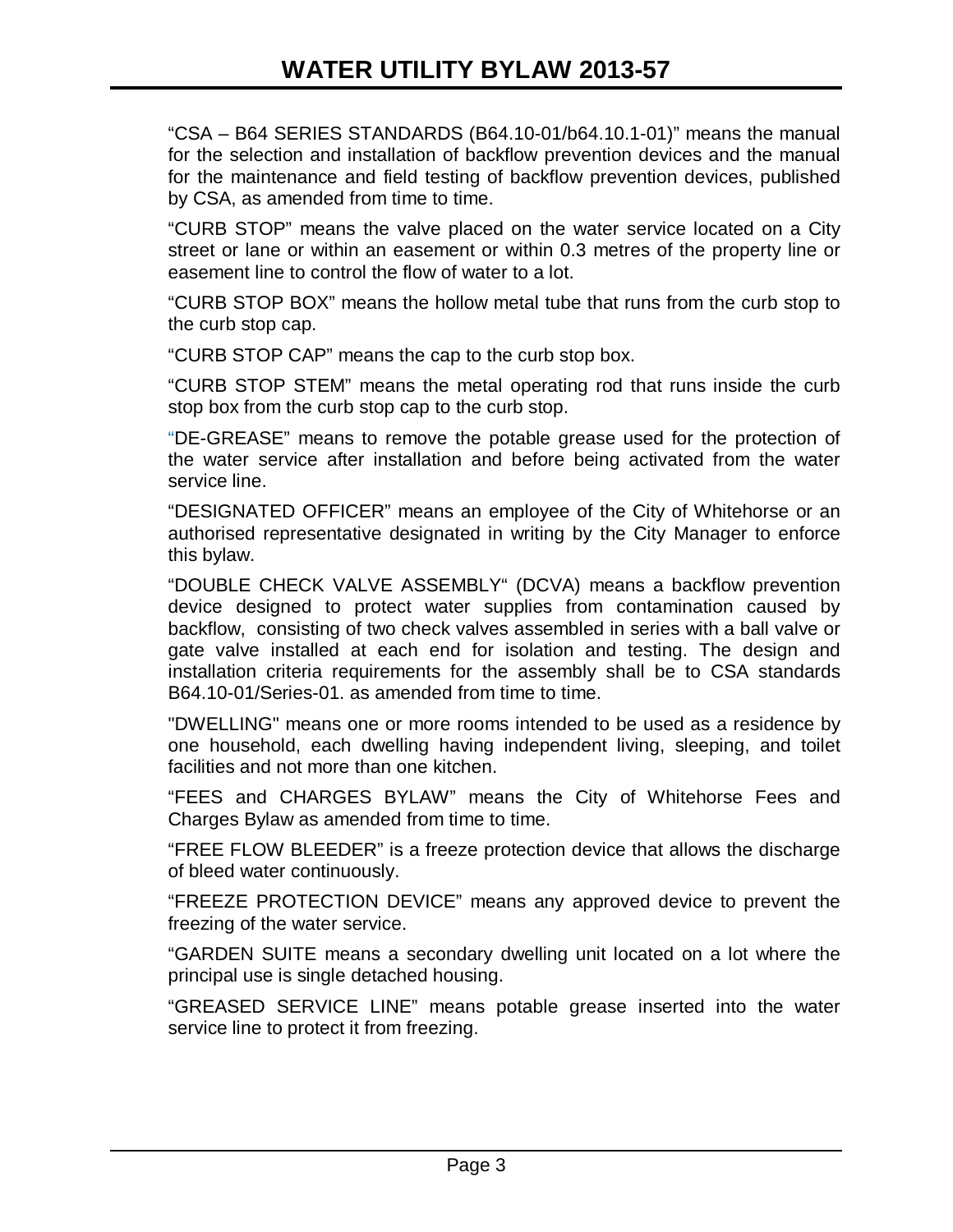"IRRIGATION" means the distribution of water to the surface or sub-surface of lawns, gardens or other areas situated outside buildings by pipes, hoses, sprinklers or any other method.

"LIST OF FEES" means **Schedule A** of this bylaw, a list of items for which the City may charge a fee in accordance with the Fees and Charges Bylaw, as amended from time to time.

"MATTER" means any gaseous, liquid or solid matter.

"MUNICIPAL UTILITIES" means a system or facility that is used to provide any of the following things for the public: water, sewage treatment and disposal, public transportation, heat, waste heat, and waste management; and a service or product that is provided for public consumption, benefit, convenience, or use.

"OCCUPANT" includes a renter or an owner of premises where that owner resides or carries on a business within the premises, and includes any person or corporation residing or carrying on a business or both, within premises as a lessee, where the premises are connected to the Water System.

"OWNER" means the person, persons, or corporation who has by law the management, control, use, or custody of the lot, and includes an authorised agent.

"PERMIT TO DISCHARGE" means a Sanitary Sewer Discharge Permit issued by the City allowing a person to release wastewater or clear water waste to the Sanitary Sewer, or a Storm Sewer Discharge Permit issued by the City allowing a person to release storm water, sub-surface water or clear water waste to the Storm Sewer.

"PERSON" means any legal entity including a partnership, corporation, trust, union etc. as defined in the *Yukon Interpretations Act*.

"PLUMBING DEVICE" means any type of plumbing apparatus, fitting, fixture, piping, or hardware located in a dwelling, building or on private property.

"PORTABLE HYDRANT METER BACKFLOW PREVENTION ASSEMBLY" means a unit that includes a portable water meter, backflow preventer, a testable Reduced Pressure Backflow Assembly (RPBA) and a protective case for the water meter.

"POTABLE WATER" means water which originates from a source or tap connected to a City Utility water main.

"PREMISES" means an area of land, including a lot or parcel of land with or without buildings.

"PRESSURE VACUUM BACKFLOW ASSEMBLY" (PVBA) means a type of backflow prevention device containing a spring loaded poppet, used to keep nonpotable or contaminated water from entering the water supply.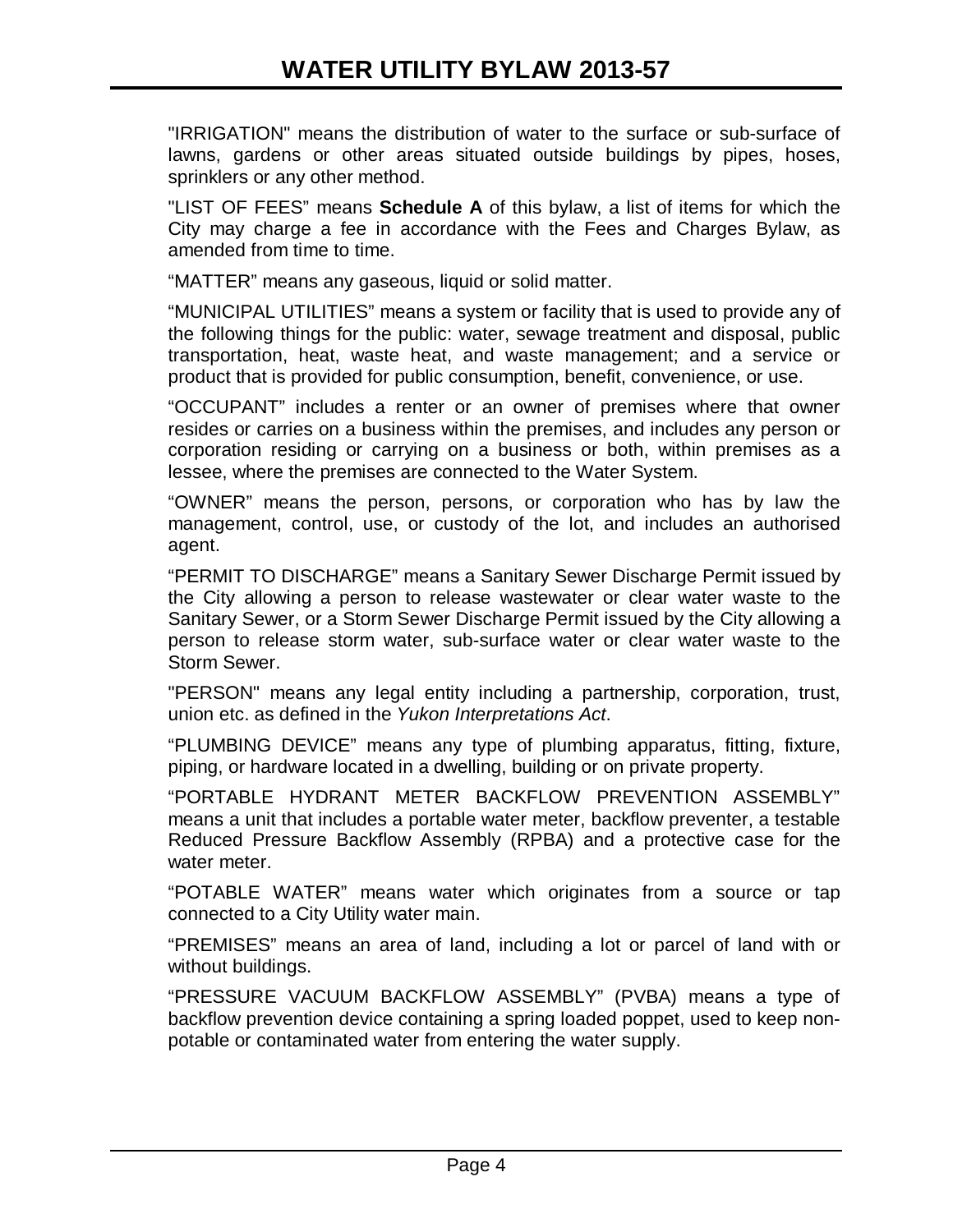"PRIVATE SERVICE" means the portion of the water service located within a property or between curb stop located near the property line and the primary building being serviced.

"PROPERTY" means a piece of real estate, a lot defined by property lines.

"PROPERTY LINE" means a line which defines the perimeter of a lot which is legally defined either by registered plan or description.

"REDUCED PRESSURE BACKFLOW ASSEMBLY" (RPBA) means a type of backflow prevention device containing two independently acting spring-loaded check valves separated by a spring loaded differential pressure relief valve, two resilient seated shutoff valves and four properly located test cocks.

"REGISTERED OWNER" means any person registered as the owner of real property in the Land Titles Office for the Yukon Land Registration District.

"REGULAR BUSINESS HOURS" means Monday to Friday between 8:00 a.m. and 5:00 p.m., excluding statutory and civic holidays.

"SERVICE FAILURE or INTERRUPTION" means the failure of a sanitary sewer service, storm sewer service or water service to work properly as a result of blockage, damage or freezing.

"SERVICING STANDARDS MANUAL" means the City of Whitehorse Servicing Standards Manual, as amended from time to time.

"SHUT OFF" means an intentional interruption or discontinuance of the supply of water by the City from the City water distribution system.

"STANDARD METHODS" means the Standard Methods for the Examination of Water and Wastewater manual, published jointly by the American Water Works Association, the American Public Health Association and the Water Environment Federation, as amended from time to time.

"STREET" means all highways, roads, lanes, alleys, avenues, easements, thoroughfares, utility lots, drives, bridges, sidewalks, boulevards, parks, public squares and other public places unless the contrary is expressed.

"SUB-SURFACE WATER" means water at a depth of not more than 15 metres beneath the surface of the ground and includes foundation drainage.

"SUPER CHLORINATED WATER" means water containing excessive amounts of chlorine as would result from disinfection of water mains.

"TERMINATION WORK" the permanent disconnection or shut off of a water and/or sewer service.

"THERMOSTATICALLY CONTROLLED BLEEDER" means an approved freeze protection device which is meant to replace free flow bleeders. The device continuously monitors the temperature of water in the water service line. Should the temperature drop below a pre-set level, a solenoid opens and allows the discharge of water for a pre-set period of time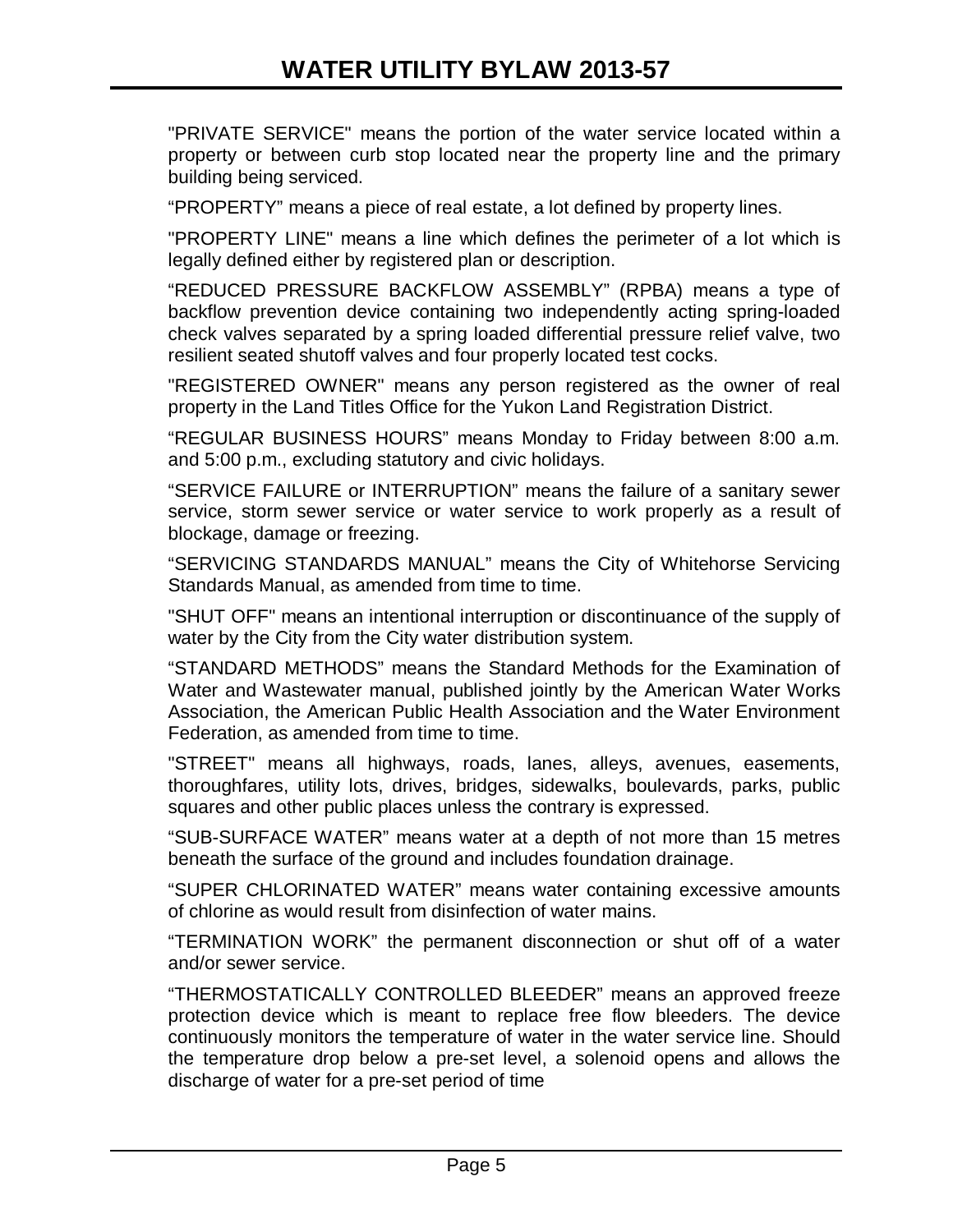"TURN-ON" means an intentional restoration of the supply of water by the City, from the City water distribution system.

"WATER MAIN" means pipes and appurtenances installed for the transmission and distribution of water throughout the City.

'WATER METER" means a device that measures the amount of water used by a consumer. A water meter will accurately measure the quantity of water passing through a particular outlet.

"WATER SERVICE" means the pipe and appurtenances used or intended to be used to conduct water from the water main to the primary building or chamber on a property.

"WATER SERVICE RETURN LINE" means the pipe and appurtenances used or intended to be used to recirculate water within a water service in order to avoid freezing.

"WATER SYSTEM" means all water mains, water treatment facilities, pump stations, reservoirs, wells, water intakes and all associated appurtenances.

"WATER TREATMENT FACILITY" means any structure or thing used for the physical, chemical, biological treatment of water.

"ZONING BYLAW" means the City of Whitehorse Zoning Bylaw as amended from time to time.

# **OPERATION OF THE UTILITY**

- 4. The operation of the City Utility shall be under the management and control of the Designated Officer.
- 5. The Designated Officer shall manage the City Utility under the direction of the City Manager and/or Council.
- 6. The Designated Officer is authorised to shut off water to any consumer in accordance with any relevant section of this bylaw provided that notice of shutting off water be given when it is practical to do so.
- 7. Should a consumer wish to appeal a decision made by the Designated Officer, they shall submit such an appeal in writing to the City Manager within seven days of the occurrence of the decision.

# **GENERAL RESTRICTIONS ON USERS**

- 8. No person, except those authorised in writing by the Designated Officer, shall:
	- (1) Use, interfere with, obstruct or impede access to the City Utility or any portion thereof in any manner;
	- (2) Drill, cut, connect, join, excavate, bury, disturb or otherwise interfere with the City Utility;
	- (3) Operate any water main valves or water service valves or fire hydrants;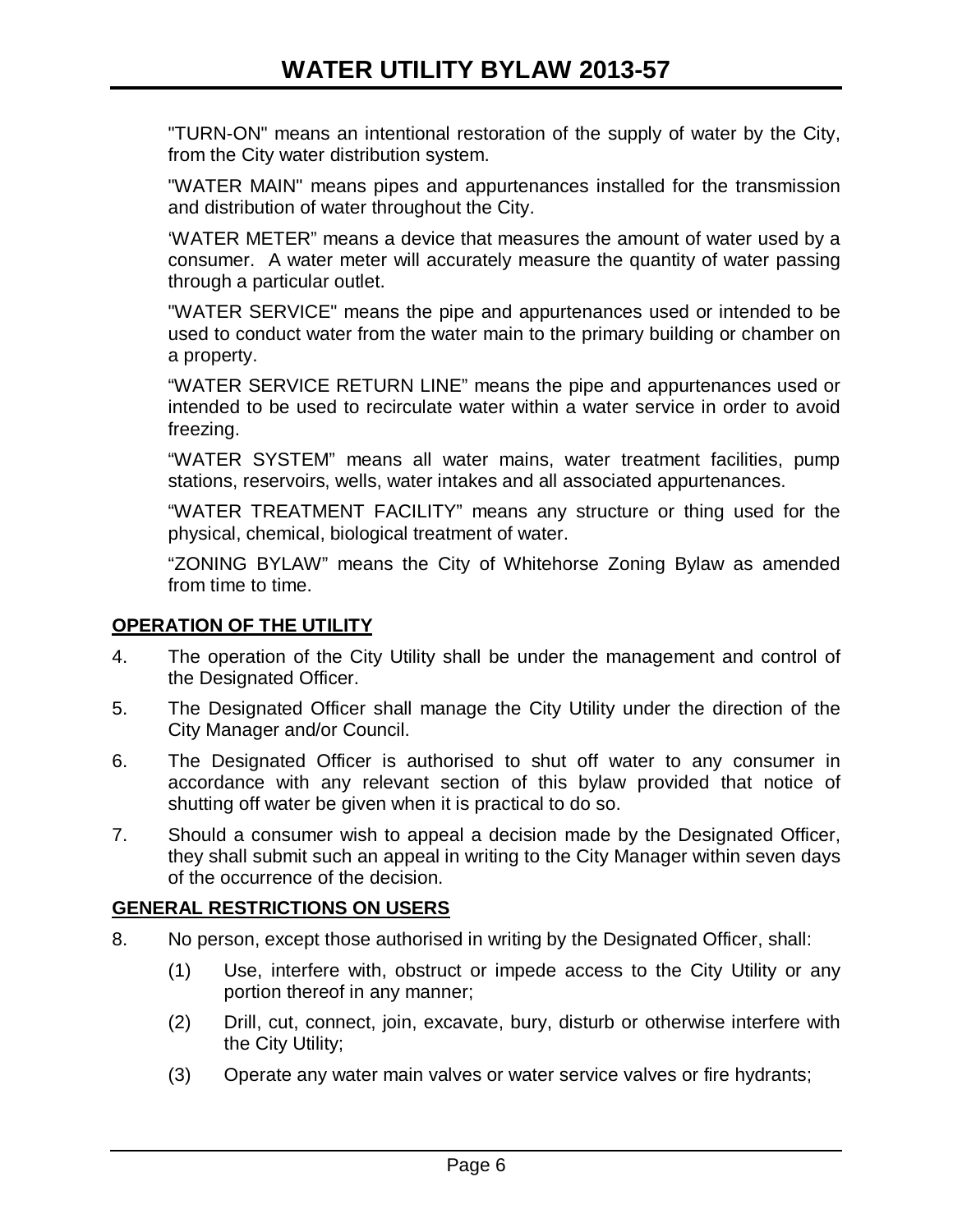- (4) Enter into any City Utility structure whether underground or above ground or any City Utility compound whether it is fenced or not.
- 9. No person shall cause, permit or allow the release of water so that it runs to waste, whether by reason of leakage from underground piping, faulty plumbing, or otherwise unless the release of water to waste is necessary to prevent the water service from freezing and a Permit to Discharge has been issued by the Designated Officer.
- 10. No private water supply shall be connected to the City Water System unless approved in writing by the City Engineer.
- 11. No person shall sell or distribute piped water unless specifically licensed to do so by the City unless the sale or distribution of water is by a landlord to a tenant or by a condominium corporation to a member and the charge to the tenant or member for water use does not exceed the amount charged by the City.
- 12. The City Manager may at such times and for such length of time as is considered necessary or advisable, regulate, restrict or prohibit the use of water from the City's water system. The City Manager may vary the hours, days or areas of restrictions or prohibitions, or may attach other conditions as deemed necessary. The City Manager shall provide notice of the times during which the use of water for the purposes specified are restricted or prohibited.
- 13. The Designated Officer may at such times and for such length of time as is required, restrict or prohibit water use as necessary to effect repairs.

# **THE WATER SYSTEM**

- 14. The City does not guarantee water pressure, continuous supply or direction of water flow. The City reserves the right at any and all times, without notice, to change the operating pressure, to shut off water or to change the direction of flow. The City, its officers, employees, or agents shall not be liable for any damage or other loss caused by changes in water pressure, shutting off of water or change in direction of flow or by reason of the water containing sediments, deposits, or other foreign matter.
- 15. Persons requiring a continuous and uninterrupted supply, constant pressure or temperature of water, or having processes or equipment that require particularly clear or pure water shall, at their own cost, provide such facilities as required to meet their water quality objectives.
- 16. The Designated Officer may, as a condition of the supply of water, inspect the premises of any person who applies to the City for such supply in order to determine if it is appropriate to supply water to such premises and whether such premises comply with the relevant bylaws of the City.
- 17. The Designated Officer may, with the permission of the owner, inspect the premises in order to perform any inspection or testing of equipment, piping or fixtures in or on such premises in order to determine compliance with this bylaw. In the event that such owner fails to provide proof of compliance or refuses to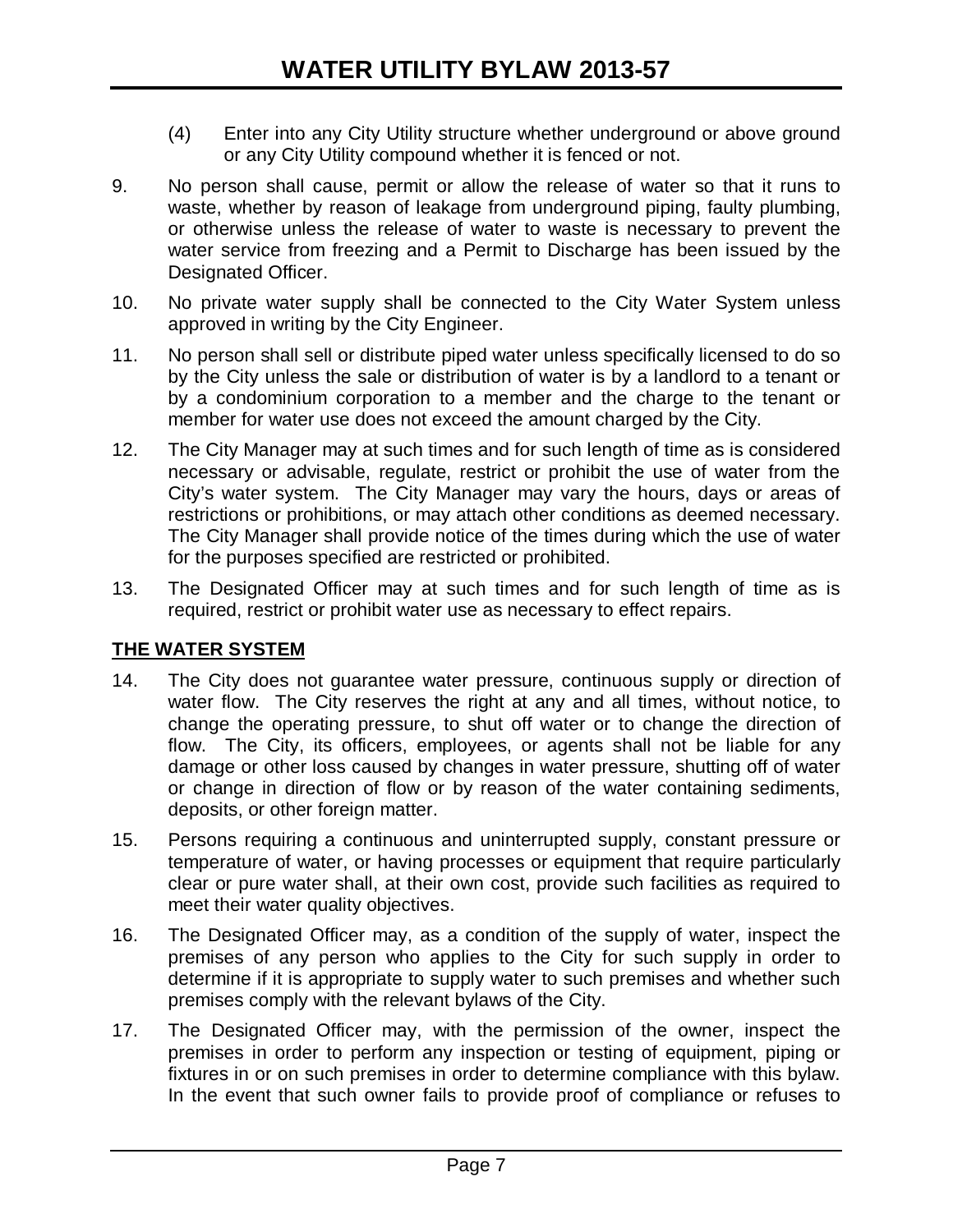give such permission, the supply of water to those premises may be shut off 14 days after written notice has been provided by the City.

- 18. Applications for the turning off or on of water shall be made in writing to the Designated Officer not less than 48 hours before the service work is required and in such form as is prescribed. No person shall make application to turn off the water from any premises in use, or occupied by any other person, until such use or occupation has ceased, the premises have been vacated or the occupying person has been notified.
- 19. A person who requires the supply of water to be shut off or turned on for his own purposes shall pay the amount specified in the Fees and Charges Bylaw.
- 20. The supply of water to any person may be shut off for any or all of the following reasons:
	- (1) Non-payment of water service or repair accounts;
	- (2) The existence of a cross connection;
	- (3) The existence of plumbing devices that have a negative effect on the water system, as determined by the Designated Officer,
	- (4) The existence of plumbing devices which extract or add heat to the water system without the prior approval of a City Engineer;
	- (5) During the installation or repair of plumbing, the plumbing has not been properly disinfected;
	- (6) Defective backflow prevention devices;
	- (7) Use of a bleeder, other than a thermostatically controlled bleeder, which passes more than 1.1 litres per minute of water; unless otherwise approved by the Designated Officer.
	- (8) Use of an unauthorized free flow bleeder for freeze protection;
	- (9) Alteration or bypass of a thermostatically controlled bleeder;
	- (10) Alteration or bypass of a water meter;
	- (11) Refusal to provide a water meter reading within seven days of a request by the Designated Officer to provide such water meter reading;
	- (12) Unauthorised release of potable water into the sanitary sewer;
	- (13) Violation of any regulation, restriction or prohibition with respect to irrigation, car washing or pool filling;
	- (14) In the opinion of the Designated Officer, the premises are unsafe or defective;
	- (15) A request to discontinue service has been submitted to the City;
	- (16) Non-compliance with any provision of this bylaw;
	- (17) Disinfecting water mains;
	- (18) Maintaining, repairing, renovating, or operating the City Utility; or
	- (19) Shortage of water supply.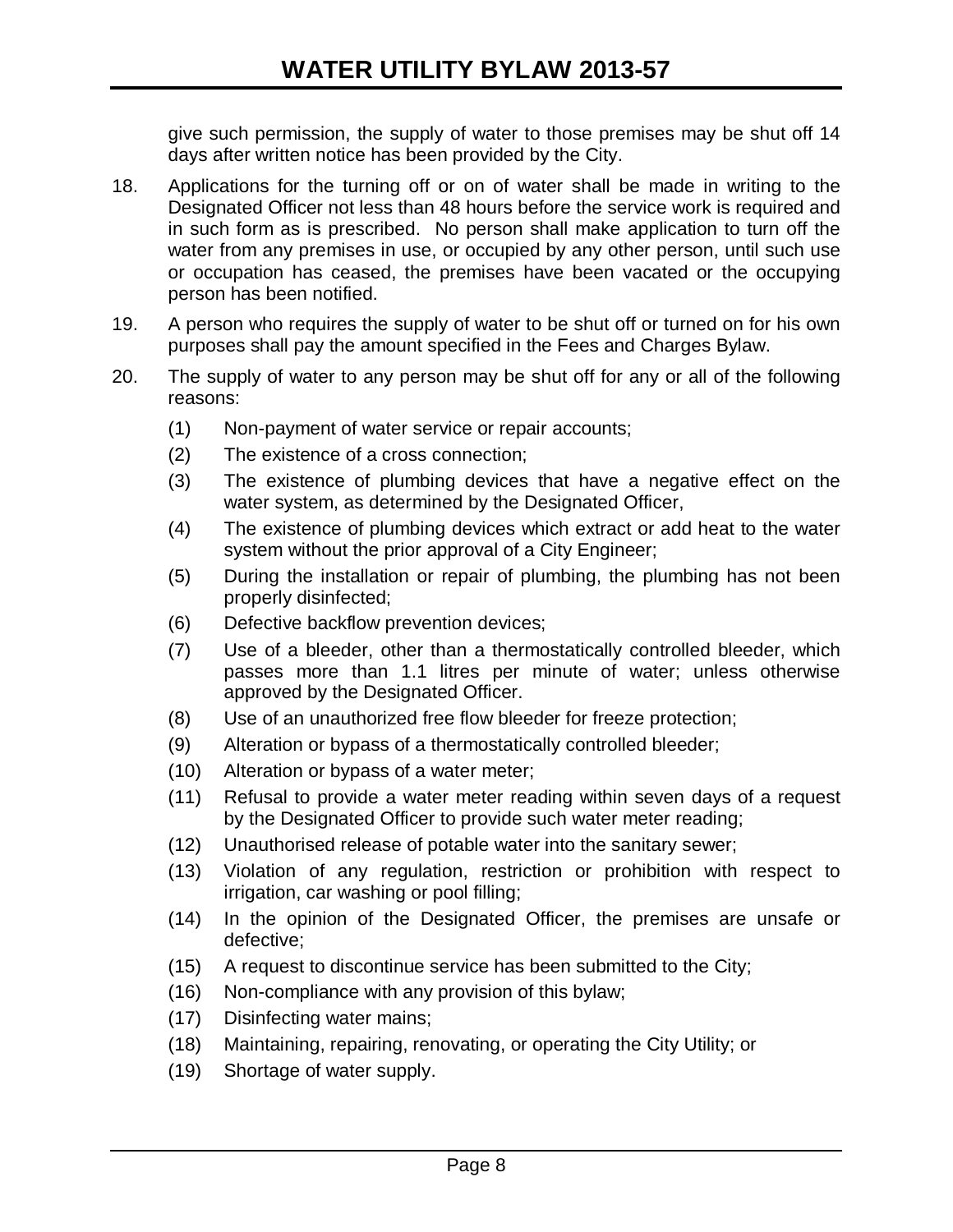- 21. The water supply to any person who has had their water shut off for any reason cited in section 20 of this bylaw, except for subsections (17), (18) and (19), shall not be restored until such time as the problem has been corrected to the satisfaction of the Designated Officer and that person has paid to the City the fee for reinstatement of service as designated in the Fees and Charges Bylaw.
- 22. Notice of Shut Off of water services to customers will be as follows:
	- (1) Emergency repairs no prior notice required.
	- (2) Scheduled repair work 12 hours written notice.
	- (3) Shut off for non-compliance with the bylaw 14 days written notice.

#### **WATER SERVICES**

- 23. The provision of water services to the consumer or owner shall at all times be subject to the terms and conditions set out in this bylaw and the charges designated in the Fees and Charges Bylaw.
- 24. Applications for a water service connection, termination or alteration shall be made in writing to the Designated Officer not less than seven working days before the service is required unless otherwise approved by the Designated Officer.
- 25. All new water service live tapping of a new or existing water main shall be done by City staff or approved contractors only.
- 26. Applications for water service turn on will not be approved until a service record of the service has been submitted and approved by the Designated Officer.
- 27. All termination work of existing water services shall be carried out by City staff or approved contractors only.
- 28. An applicant for water service connection, termination or alteration must hire an approved contractor to complete service installation and/or alteration work, including the portion from the property line to the water main. Should an approved contractor not be available, the applicant may request that the portion of work on City property be completed by the City, and shall be responsible for all costs associated with service installation or alteration work. The application shall be submitted in writing on a form approved by the Designated Officer. Contractor approvals are valid for the application year only and may be cancelled at any time.
- 29. Application for a temporary or permanent water service turn on shall be made in writing to the Designated Officer not less than five working days before the service is required. If, in the opinion of the Designated Officer a meter should be installed, the applicant shall provide a safe and adequate location for the meter and shall be responsible for the payment for the use of water as set out in the Fees and Charges Bylaw. Water turn-ons shall be provided between June 1st and December 1<sup>st</sup> unless otherwise approved by the Designated Officer. Any extraordinary costs (such as steaming, excavation, thawing, etc.) associated with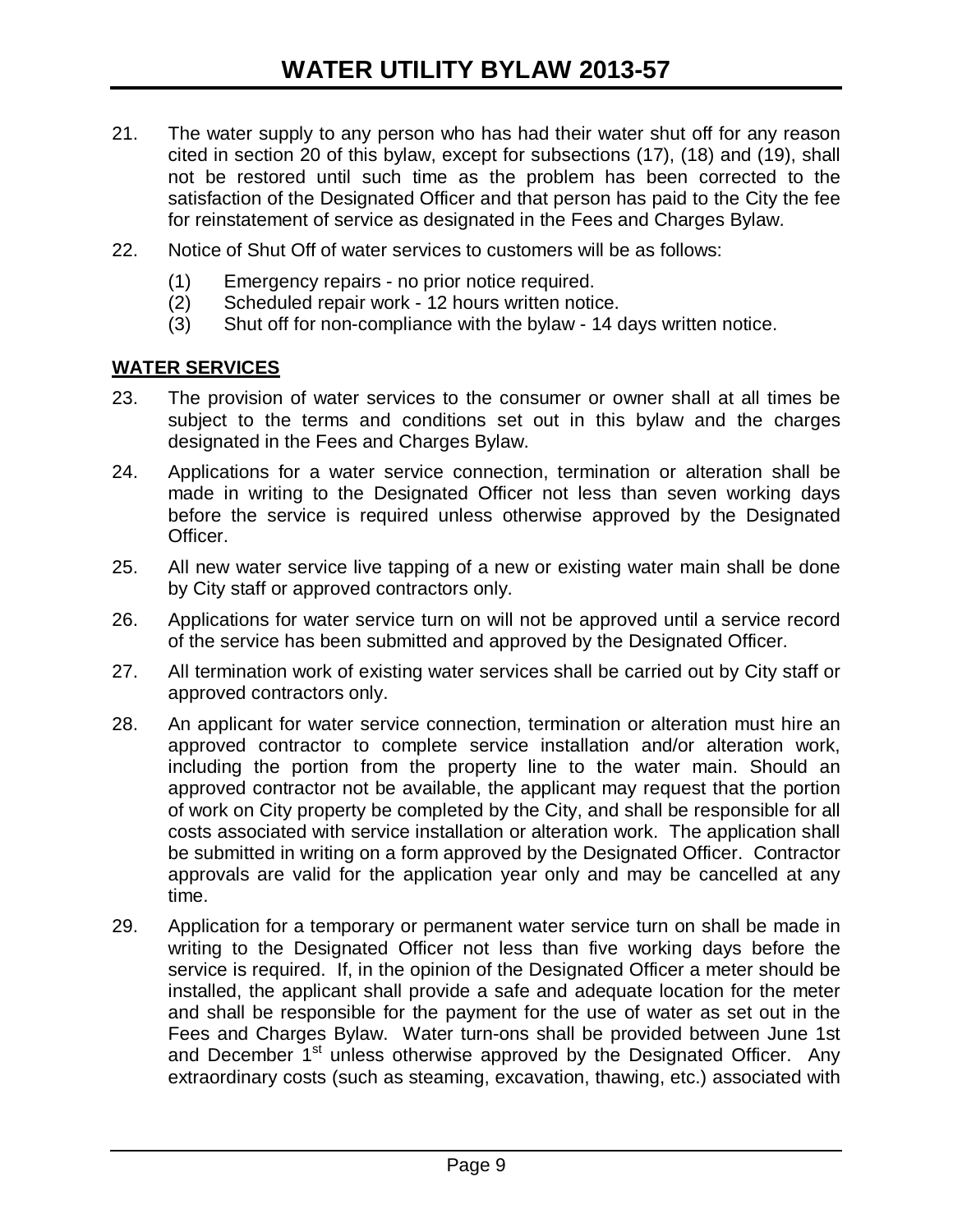water turn-ons outside June  $1<sup>st</sup>$  and December  $1<sup>st</sup>$  shall be paid by the owner. Temporary or permanent water turn-ons shall be given between June 1st and December  $1<sup>st</sup>$  only if the owner provides adequate freeze protection of the temporary water service. Applications for temporary water turn-ons shall be submitted in writing on a form approved by the Designated Officer.

- 30. Where an applicant has requested a service termination, the City shall shut off the water supply and disconnect and/or remove the water service and water service return lines, or grease and cap the water service and water service return lines as soon as reasonably practicable. The applicant shall continue to pay the water charges specified in the Fees and Charges Bylaw until the termination has been completed and shall pay all costs of shut off and disconnection or greasing as designated in the Fees and Charges Bylaw.
- 31. No more than one complete water service (which may include one water service line and one water service return line) shall be connected from the water main to the primary building on the Property, except where permitted by the Designated Officer. In the event that more than one water connection is permitted, the owner shall design, arrange and pay for any unusual meter installations which may be required to properly measure the water entering and/or leaving the property or building.
- 32. All water service connections for Garden Suites shall be recirculating and approved by the City Engineer or Designated Officer prior to installation.
- 33. Service connections shall not cross property lines between adjacent private properties except by legally registered easement plans and agreements. The owner shall also, if required by the Designated Officer, provide a means to monitor water use on each separate property. The owner shall design, arrange and pay for any unusual meters or meter installations which may be required to properly measure the water entering or leaving the properties or buildings.
- 34. The property owner shall be responsible for the condition of the curb stop cap, curb stop stem and telescoping curb box. The owner shall ensure that the water service curb stop valve remains accessible and exposed. If the curb box is bent or the curb stop cap is buried by earth, rock, asphalt or concrete; or the curb stop has become inoperative, the owner shall pay the actual cost of locating, excavating, cutting and joining and all other work done to straighten the rod and stem, or to raise or lower the curb box to match existing grade.
- 35. The owner shall be responsible for de-greasing water service and return lines prior to connecting to the curb stops. Should any grease remain in the water service, the owner shall be responsible for any effects the grease may have.
- 36. All newly installed water services or replaced portions thereof connecting to the City water distribution system shall conform to the most recent Servicing Standards Manual. New services shall be inspected and approved by a qualified individual or engineering consultant prior to covering. Services shall be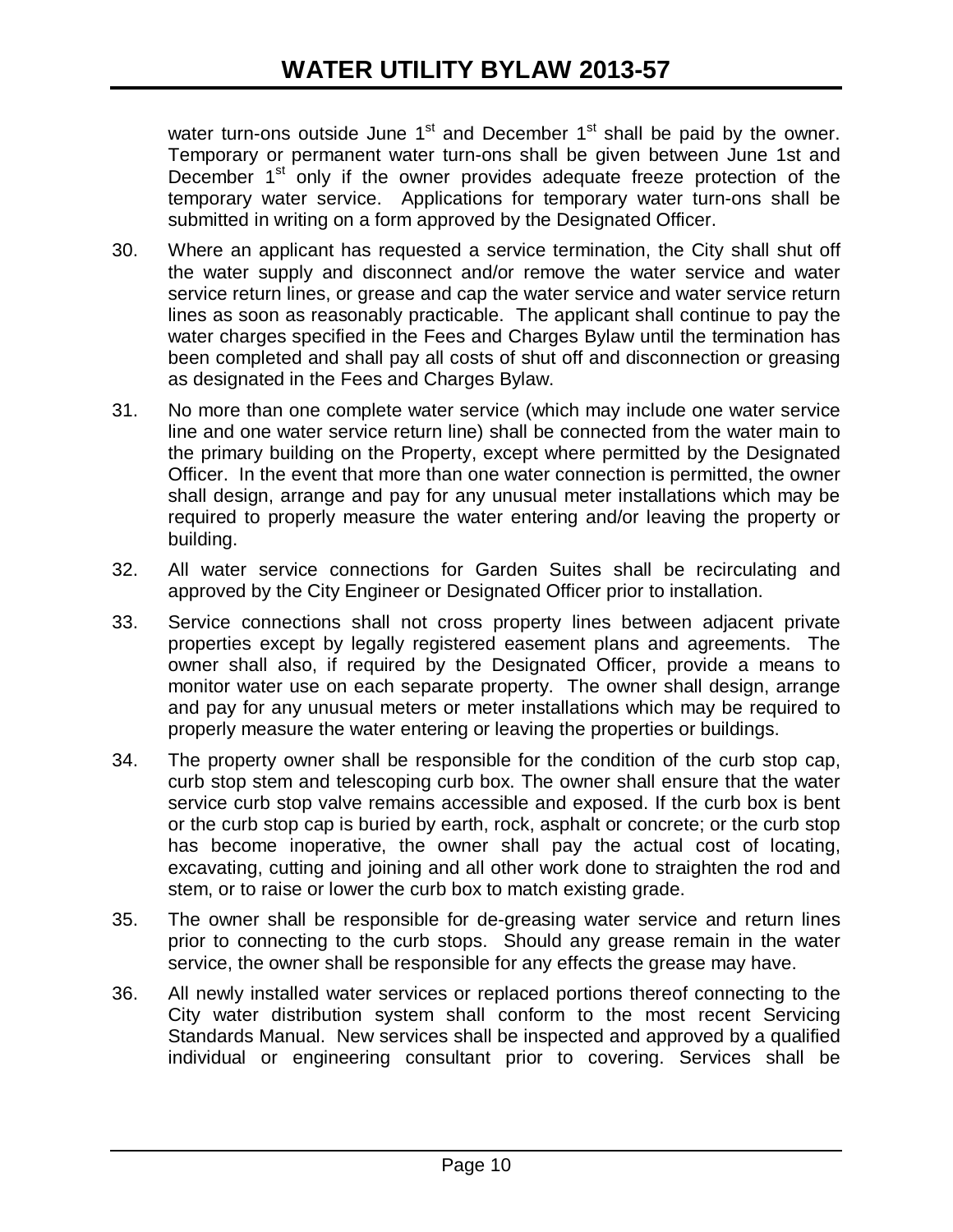thoroughly flushed prior to extension of new services into privately owned lots and prior to final water turn on.

37. All newly installed water services larger than 75mm servicing privately owned developments shall conform to the most recent Servicing Standards Manual and shall be inspected, sealed and approved by a qualified engineering consultant prior to burial. All water mains and services shall be pressure tested, disinfected flushed, and proof of disinfection must be submitted to and approved by the Designated Officer prior to final water turn on.

#### **PLUMBING**

- 38. No person shall cause, permit, or allow any apparatus, fitting, or fixture to be or to remain, connected to the water system or allow the water system to be operated in such a manner as to extract or add heat, cause noise, pressure surges, or other disturbances which result in annoyance or damage to other consumers or the City Utility.
- 39. The City has the right of access during Regular Business Hours to any building or premise for the purposes of inspection, testing and maintenance of the water service or attached water devices.
- 40. All plumbing connected to the City Utility shall conform to the *National Building Code*, *National Building Code*, and the City Building and Plumbing Bylaw.

# **FREEZE PROTECTION**

- 41. The responsibility for the supply, installation, proper use and maintenance, and all capital and operating costs of freeze protection devices and methods is the responsibility of the owner.
- 42. The owner shall protect the water service from blockage or damage due to freezing. Freeze protection devices or methods shall be installed or employed in accordance with the Servicing Standards Manual to the satisfaction of the Designated Officer.
- 43. Service interruption and repairs caused by freezing shall be as specified in section 105 of this bylaw.
- 44. The method for thawing a frozen water service shall be by the hot water thawing method or by electrical impedance heat trace only. Other methods such as thawing by use of electricity directly applied to the pipes shall not be used.
- 45. For new installations of any buildings or dwellings located within any residential zone as defined in the Zoning Bylaw, a circulating water service with a water service return line shall be utilised for freeze protection.
- 46. The following types of freeze protection are authorised for existing installations:
	- (1) Electrical impedance heat trace;
	- (2) Circulating water service with a water service return line;
	- (3) Aqua Flow;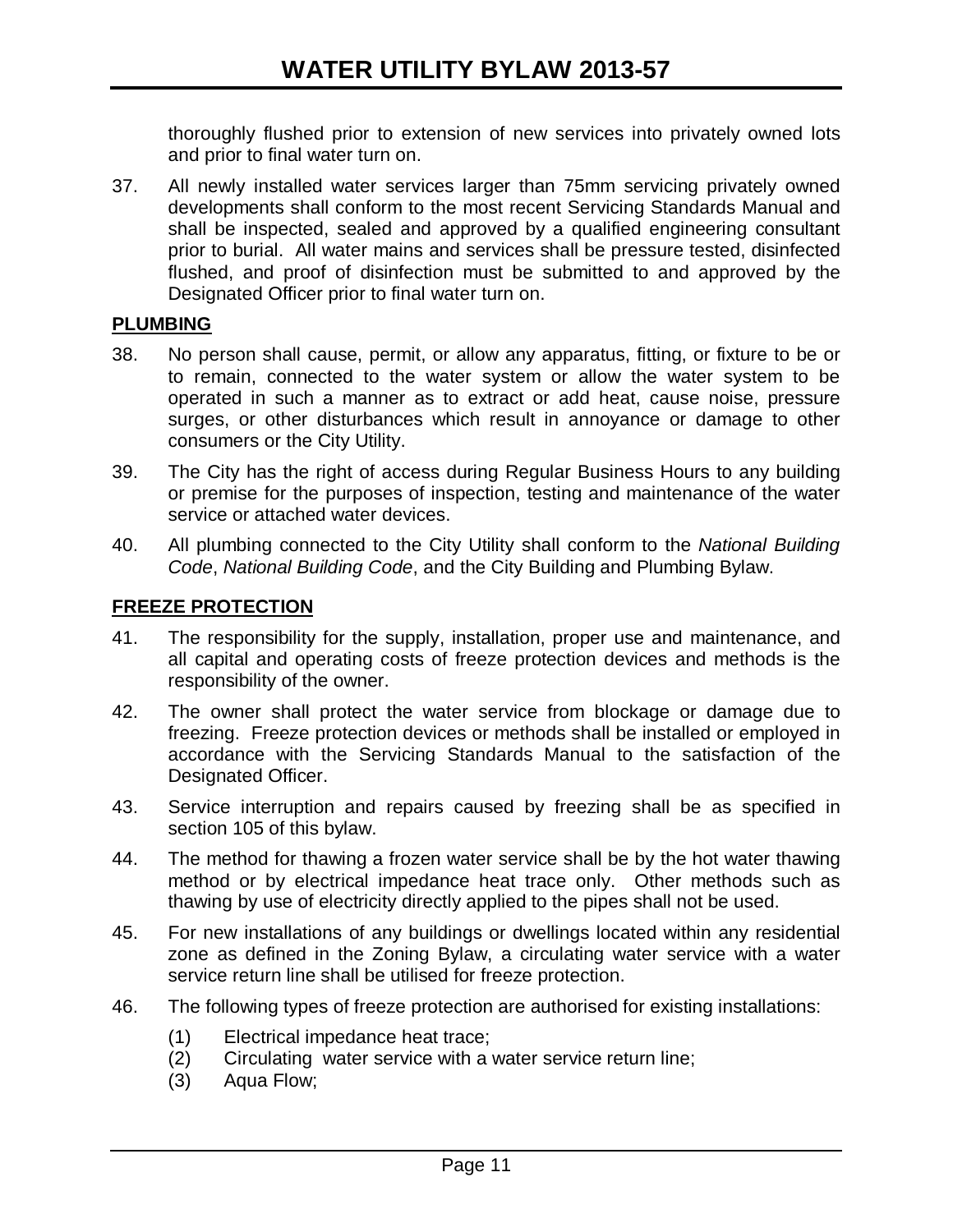- (4) Free flow bleeder if, as determined by the Designated Officer, it is the original type of freeze protection device and has not been modified;
- (5) Authorised thermostatically controlled bleeders as a replacement for free flow bleeders, existing malfunctioning aqua flow systems, and failed electrical impedance heat trace systems.
- 47. Free flow bleeders shall:
	- (1) Be located on the consumer side of the entry valve or meter, unless authorised in writing by the Designated Officer;
	- (2) Be sized not to pass more than 1.1 litres per minute of water unless authorized by the Designated Officer;
	- (3) Be connected to a waste pipe in a manner that does not create a cross connection and is approved by the Designated Officer;
	- (4) Be open and accessible for maintenance;
	- (5) Not be installed in a crawl space.
- 48. All free flow or thermostatically controlled bleeder installations shall be authorized by the Designated Officer, and will be installed at the owner's expense.
- 49. The use of free flow bleeders under emergency conditions may be authorised by written approval of the Designated Officer.
- 50. Any existing free flow bleeder which passes more than 1.1 litres per minute unless otherwise authorized by the Designated Officer shall be corrected within 14 days after the owner receives notice from the Designated Officer. After receiving notice, should the required modifications not be completed, the Designated Officer may impose penalties as provided under this bylaw, or cause the water supply to be shut off.
- 51. Any thermostatically controlled bleeder that has been altered, bypassed or modified in any way shall be corrected within 14 days after the owner receives notice from the Designated Officer. After receiving notice, should the required modifications not be completed, the Designated Officer may cause the water supply to be shut off.
- 52. Water services shall be insulated in accordance with the most recent Servicing Standards Manual.
- 53. The Designated Officer has the right of access at any time during Regular Business Hours to any building or premise provided with a freeze protection device for the purposes of inspection and testing.
- 54. The Designated Officer has the right of access to any building or premise provided with a freeze protection device at any time if the freeze protection device poses an immediate threat of contamination of the City Water Utility.

# **WATER METERS**

55. All buildings and devices which are to be connected to the City water distribution system shall have provision made in the onsite water or plumbing system to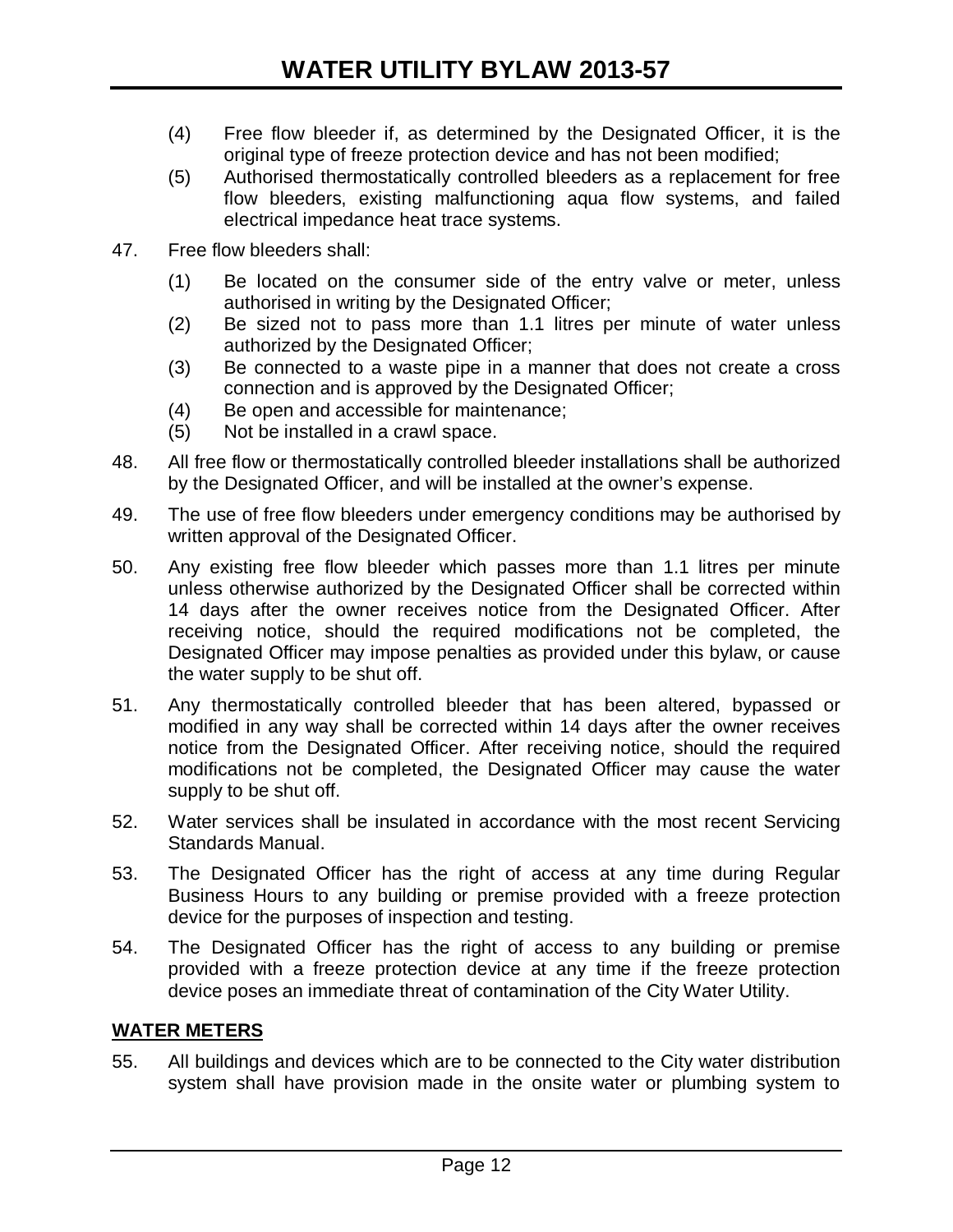accommodate the future installation of a water meter of the appropriate size, a remote register and associated conduit. The conduit and wiring for the remote register shall be installed at the time of construction, at the owner's cost, from the future water meter location to the outside wall within one metre of the electrical meter. Year round access to the remote register must be maintained by the owner, at the owner's expense. If the Designated Officer determines that it is impractical to install a water meter, the Designated Officer shall determine what rate shall be charged for the estimated amount of water used through the service. If the Designated Officer determines, or has evidence, that a proposed or installed water meter may not capture all water consumption from a water service, the City may require the owner to install a meter and a buried meter vault, on the property line at the owner's expense.

- 56. The water meter or meters shall be in a building or in a meter chamber or chambers and shall be sufficient to accurately determine the water use per lot or dwelling unit as determined by the Designated Officer. The following properties, or buildings, where served by the City water system, shall have a water meter, conduit, wiring and a remote register installed to the approval of the Designated Officer unless the Designated Officer determines that a flat rate for water use would be more appropriate:
	- (1) All buildings in the Industrial zone, as defined in the Zoning Bylaw.
	- (2) All buildings in the Commercial zone as defined in the Zoning Bylaw.
	- (3) All buildings that serve federal, territorial, First Nation or municipal government, crown corporations, government departments, and privately owned utilities whether under the control of any utilities board or not.
	- (4) Any property having more than one water service connection.
	- (5) Any situation where the water service must cross private property, other than the owners to reach the building being served.
	- (6) When the principal use for any property has changed from residential to commercial use.
	- (7) Any property served by a water service larger than 25 mm nominal diameter.
	- (8) Any institution whether privately owned or otherwise such as a hospital, church, homes for the elderly, clubs and meeting places regardless whether the property includes a residence besides the main use.
	- (9) Any property which would become a metered use by reason of a change in zoning.
	- (10) Any property which has a private hydrant used for purposes other than fighting fires.
	- (11) Any property which is used to gain revenue, regardless of profit, except in the case where the revenue would be solely of a capital gains nature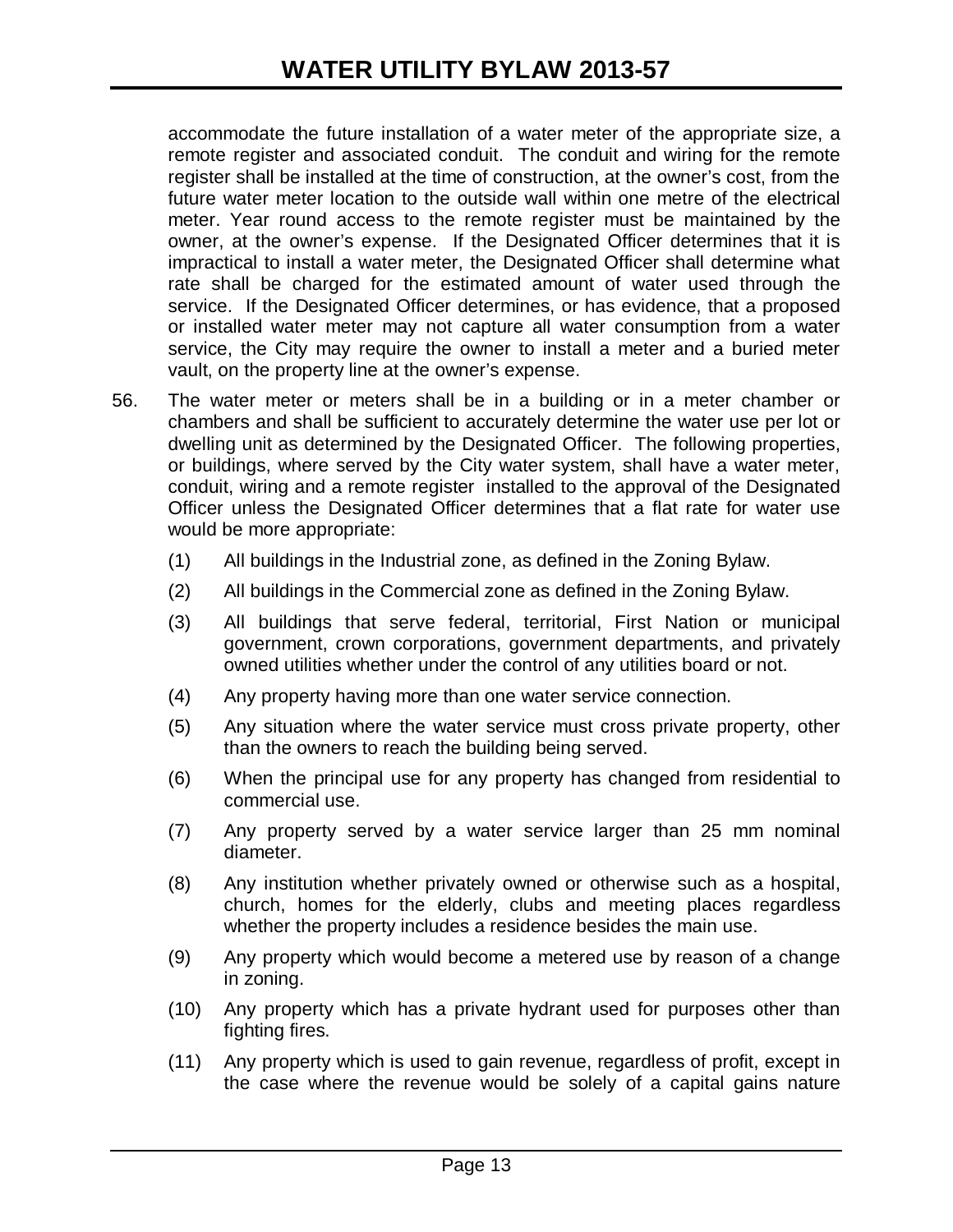resulting from a sale of property including child care centres providing full time care for more than eight children.

- (12) Any property used for public recreation.
- (13) Any property which is found to have a non-approved free flow bleeder or a bleeder which is larger in size than allowed in this bylaw.
- (14) Any property upon which there is reasonable cause to suspect that an unusually high quantity of water may be used.
- (15) Any property which uses water as a cooling or heating agent through the use of a heat exchanger, where the water is allowed to run to waste.
- (16) Condominiums, multi-family dwellings, and mobile home parks.
- (17) Any residential property presently without a water meter if required by the Designated Officer.
- 57. The size of all meters installed shall be determined by the Designated Officer and will not necessarily conform to the size of the service pipe installed but will be based on the estimated rate of consumption.
- 58. Water meters and remote registers shall be supplied, owned and maintained by the City and paid for by the owner in accordance with the Fees and Charges Bylaw. Unless otherwise approved by the Designated Officer.
- 59. Water meters, wiring, conduit and remote registers shall be installed by a qualified tradesperson hired by and at the expense of the owner.
- 60. Water meters shall be installed in accordance with the installation requirements as set by the Designated Officer.
- 61. Completed water meter installations shall be approved by the Designated Officer prior to water turn on being granted.
- 62. Every owner or Consumer shall provide adequate protection and general safekeeping against freezing, heat, internal or external damage of any kind and vandalism for any water meter and remote register.
- 63. There shall be no branch lines or water consuming appliances affixed to the water service line on the City's side (upstream) of the water meter except for fire suppression systems or with the written approval of the Designated Officer.
- 64. If a meter or by-pass seal is broken, the occupant of the premises shall notify the Designated Officer within 24 hours.
- 65. No person shall remove, relocate, tamper with or disconnect a water meter, seals, or remote register without the written permission of the Designated Officer.
- 66. No person shall open a by-pass valve on a water meter or metering installation without the written permission of the Designated Officer.
- 67. In the event that water meter chambers or buildings are required to adequately house the water meter and determine water use, the number and configuration of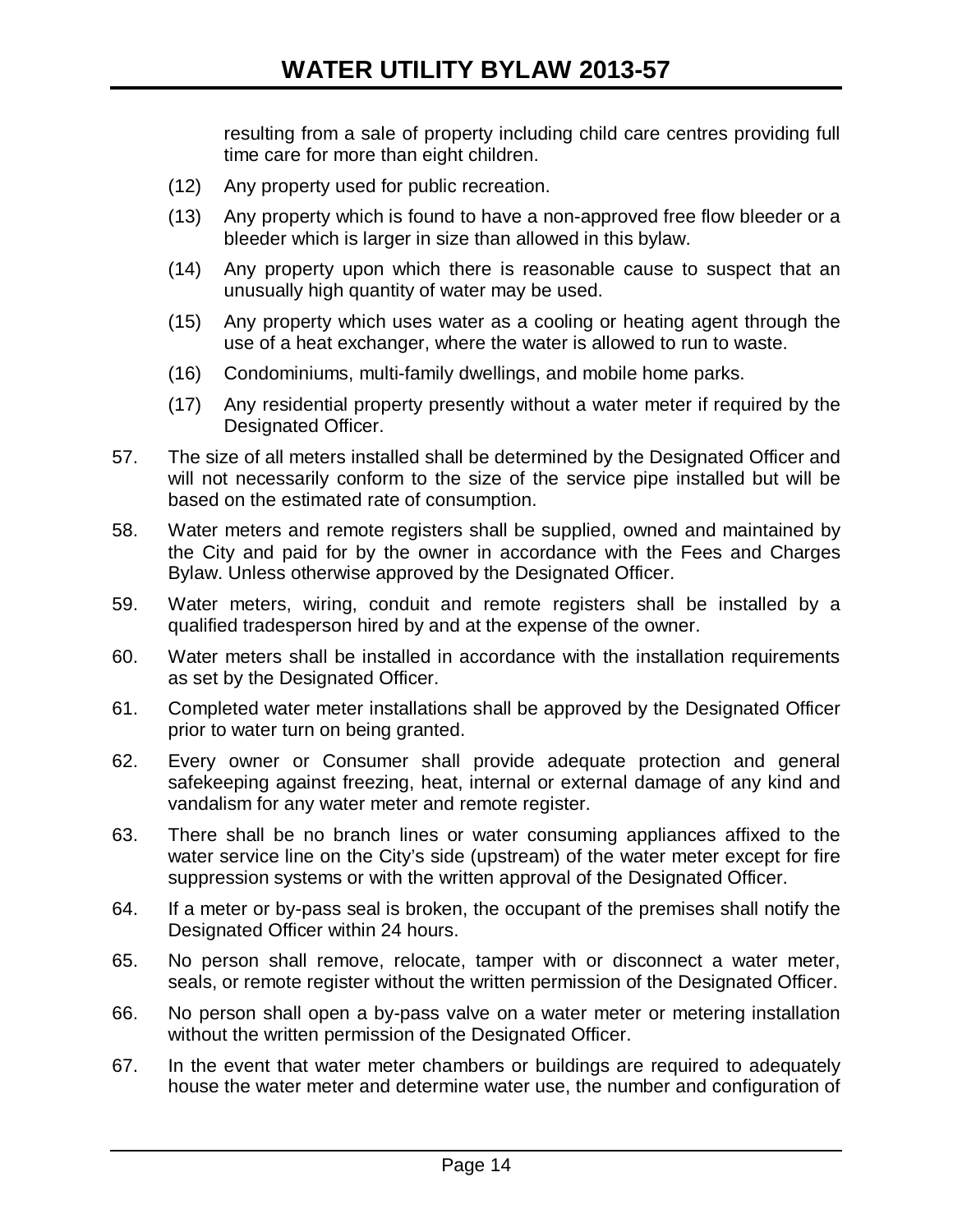the meter chambers shall be as determined by the Designated Officer. The owner shall be responsible for all costs associated with the construction and maintenance of the meter chambers.

68. The Designated Officer has the right of access to any building or premise provided with a water meter for the purposes of obtaining meter readings, performing inspections at any time and carrying out maintenance and repairs.

#### **CROSS CONNECTIONS**

- 69. No person shall cause, permit, or allow to remain connected to the water system any piping, fixture, fitting, container, or other appliance which may cause water from a source other than the City water system, or any other harmful deleterious liquid or substance, to enter the City water system.
- 70. Where the Designated Officer believes that a cross connection exists in contravention of section 69 of this bylaw, the Designated Officer may carry out an inspection during regular business hours with or without notice where the Designated Officer believes a threat of contamination to the water system exists.
- 71. Where any cross connection is found, whether newly installed or previously existing, the Designated Officer shall issue written notice to the owner to have such conditions corrected in compliance with these regulations within the time limit as set by the Designated Officer.
- 72. If the cross connection continues to exist in contravention of this bylaw, the Designated Officer may shut off the water service to the premises with reasonable notice or where the Designated Offices believes that such cross connection poses an immediate threat of contamination of the Water System, the Designated Officer may shut off the water service without notice.
- 73. The design, selection, installation, maintenance and field testing of backflow prevention devices shall comply with the National Plumbing Code and to CSA – B64 Series Standards (B64.10-01/B64.10.1-01 as amended from time to time and shall be approved by the Designated Officer.
- 74. In the event that neither the National Plumbing Code nor the CSA B64 Series Standards clearly indicates the method of backflow prevention, the method to be used to protect the potable water supply shall be as specified by the Designated Officer.
- 75. All backflow prevention devices shall be installed so they are easily accessible for testing and maintenance as per CSA – B64 Series Standards (B64.10- 01/b64.10.1-01.
- 76. No bypass, jumper, or other device shall be installed which may reduce the efficiency of or circumvent any backflow prevention device.
- 77. An air gap separation shall be used wherever practicable, and in preference to any other method of backflow prevention.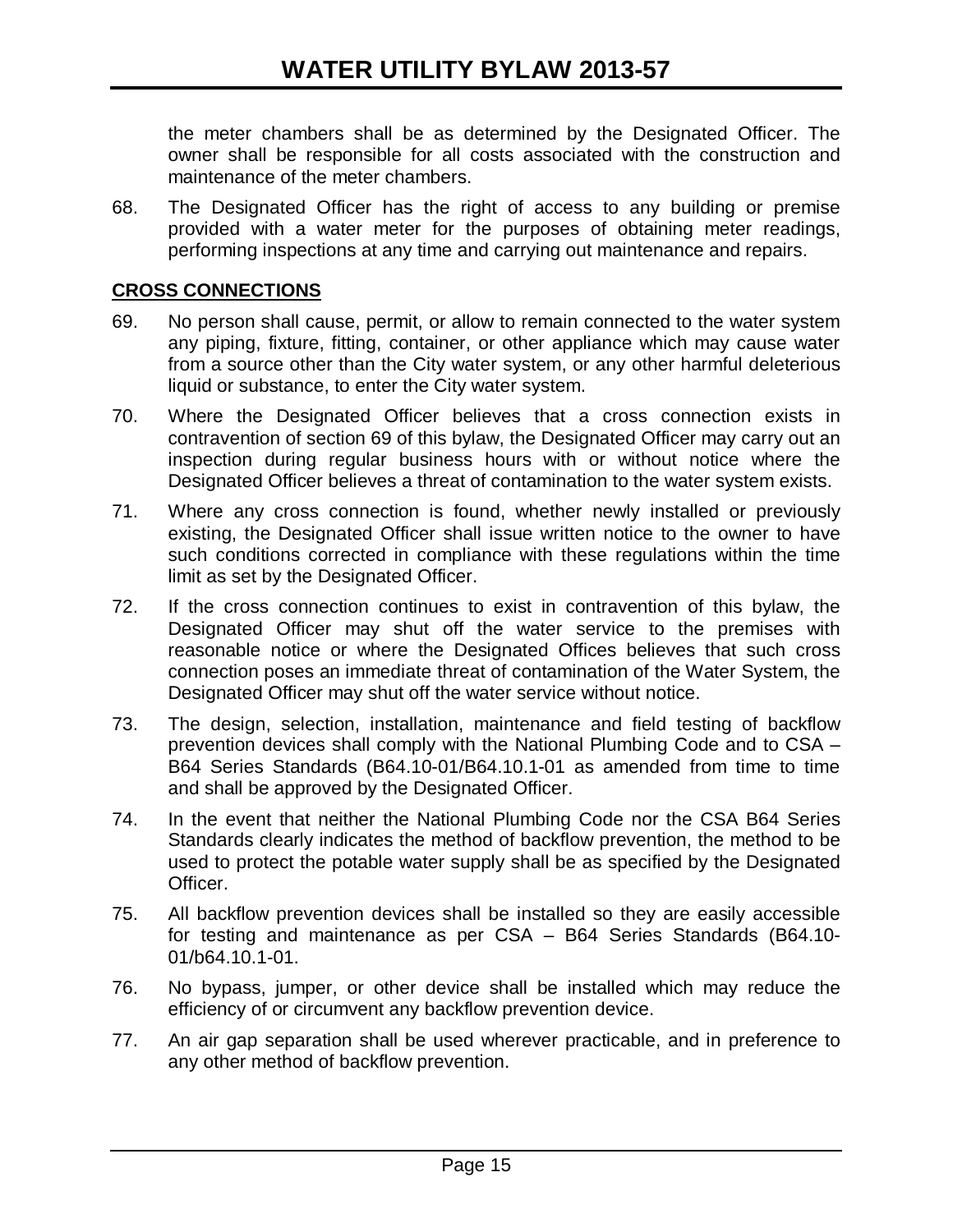- 78. An air gap separation shall be mandatory, and may be required in addition to a backflow prevention device on the water service pipe at sewage handling piping or equipment, non-potable water systems and where any lethal substances or condition may exist.
- 79. Backflow prevention devices shall be field tested by a certified cross connection control and backflow prevention tester at the owner's cost upon installation, annually, after repair, overhaul, relocation, or cleaning, or as required by the Designated Officer. If required, copies of the test results shall be submitted to the Designated Officer within 48 hours of the request. Should the tests fail, the owner shall have 14 days to correct the problem to the satisfaction of the Designated Officer. Should the required modifications not be completed after the period specified herein, the Designated Officer may cause the water supply to be shut off.
- 80. The water service from the City Water System shall not be turned on at the curb stop until the private plumbing system has been approved by the Designated Officer, unless a temporary use of the water service for construction purposes has been approved for a limited time and the Designated Officer is satisfied that adequate provision is made to prevent backflow into the City water system.
- 81. The Designated Officer has the right of access during regular business hours to any building or premise provided with a backflow prevention device for the purpose of inspection and testing.

# **HYDRANTS**

- 82. All new City or privately owned hydrants shall be installed as in-line hydrants in accordance with the Servicing Standards Manual as amended from time to time, unless approved by the Designated Officer.
- 83. Hydrants installed on City owned water lines shall become the property of the City and the City shall have full control over the maintenance and operation of such hydrants.
- 84. All hydrants installed on privately owned property, or installed on privately owned water mains shall be the property of the owner and shall be maintained by the owner, at the cost of the owner, to the satisfaction of the Designated Officer. Annual inspection and maintenance of all private hydrants shall be completed by the City and will be directly billed to the owner of the private hydrant as per the Fees and Charges Bylaw.
- 85. Repairs to private hydrants required for their proper operation, will be completed by the City at the owner's expense.
- 86. No privately owned hydrant shall be removed or otherwise made unserviceable without the written authorisation of the City.
- 87. The City shall be notified immediately when any hydrant is suspected or determined to be in a condition that would render it unusable for fire-fighting purposes.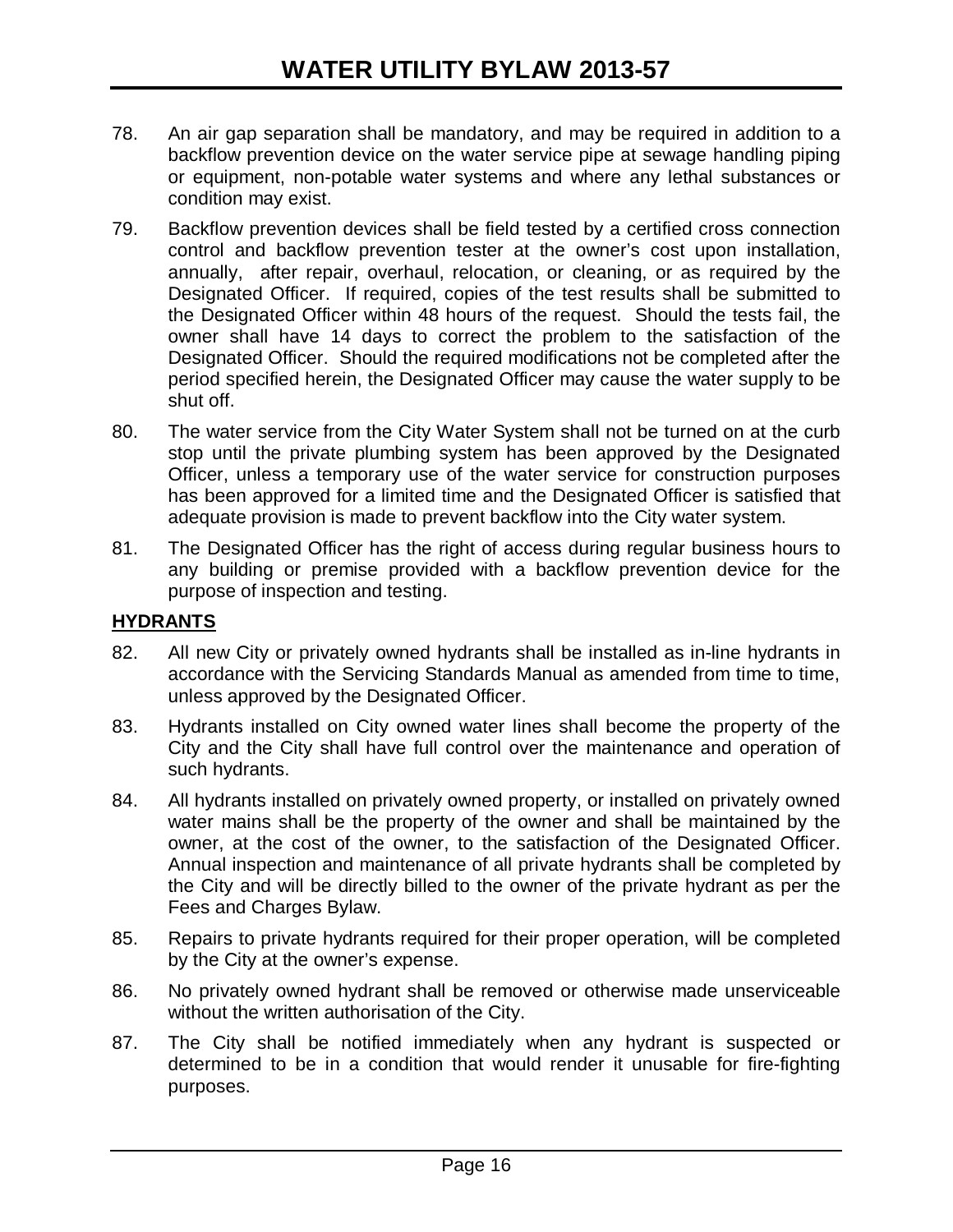- 88. Fire hydrants shall only be operated by City employees or those authorised to do so by the Designated Officer.
- 89. No person shall obstruct free access to any fire hydrant. No vehicle, building, fence, tree, shrub, snow pile or any other obstruction shall be placed within two metres of any hydrant.
- 90. The use of hydrants for irrigation purposes is prohibited.
- 91. No person shall fill bulk water tanks from a hydrant without the use of an approved Portable Hydrant Meter Backflow Prevention Assembly.
- 92. Water from a City owned hydrant or un-metered water from a privately owned hydrant shall not be taken for purposes other than fighting fires except as stated in section 93 and section 94 of this bylaw.
- 93. City owned hydrants may be used by employees of the City for flushing water from the distribution system, for temporary water supply, street cleaning, sewer flushing, street repairs or any other purpose as approved by the Designated Officer.
- 94. Contractors or persons wishing to obtain water from a hydrant shall apply to the Designated Officer in the prescribed manner, obtain a Portable Hydrant Meter Backflow Prevention Assembly, and pay the metered rate for the water used as specified in the Fees and Charges Bylaw. The Portable Water Meter Backflow Prevention Assembly shall be used from May  $15<sup>th</sup>$  to September  $1<sup>st</sup>$  only, unless authorized by the Designated Officer.
- 95. The Designated Officer has the right of access to a property with a private hydrant at any time for the purpose of inspection and testing of the hydrant.
- 96. Access shall be maintained at all times to hydrants on private property at the owner's expense.

# **BULK WATER**

- 97. Any person wishing to establish a charge account for the purposes of obtaining water from any City owned bulk water facility shall apply to the Designated Officer in the prescribed manner and shall pay the water account charges as specified in the most recent Fees and Charges Bylaw.
- 98. Users of the bulk water fill station shall supply their own hoses, cam-lock couplings and fall arrest equipment for the overhead truck fill and the small barrel fill point and ladders. Any hose or equipment attached to the bulk fill station shall be clean and free of any potentially harmful substances.
- 99. Any person taking water from a City bulk water fill station is responsible to safely load their own vehicle according to *Works Compensation Act 2008*, as amended from time to time.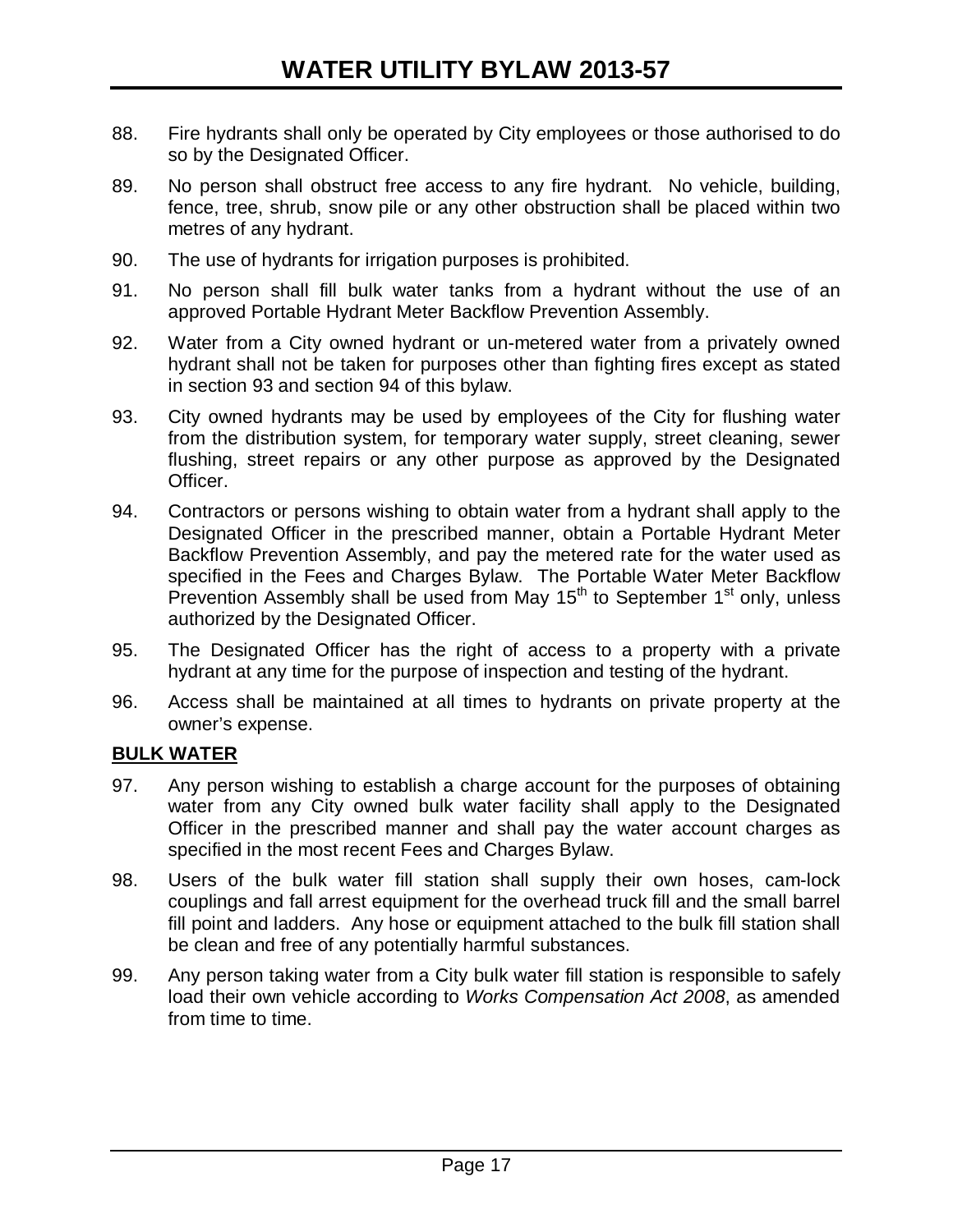#### **REPAIR OF SERVICE FAILURE OR INTERRUPTION ASSISTANCE PROGRAM**

- 100. Owners or Consumers shall have a duty of care to maintain and use the water service in the manner in which they were designed to be used.
- 101. Any property owner or consumer experiencing a service failure or interruption of the water service shall report the matter to Water and Waste Services.
- 102. Where the exact location of a leak or other service failure cannot be determined to be either within the City right-of-way, or on private property, the owner shall sign a work order agreeing to cover costs should the failure be the owner's responsibility, and the City will undertake to determine the cause and location of the problem. The responsibility for the cost of repairs shall be as outlined in section 105 of this bylaw.
- 103. The owner shall undertake repair work for service failure or interruption of the Water Service on the owner's property from the property line or Curb Stop to the foundation line where the fault has been determined to be the responsibility of the consumer or owner. The responsibility of repairs shall be as outlined in section 105 of this bylaw. The City does not normally undertake repair work on private property but may do so if the property owner cannot arrange an approved contractor to undertake the repairs. The owner shall be required to a sign a work order with the City, agreeing to the repair and assuming the costs of the repairs deemed necessary by the City.
- 104. Upon completion of repair work completed by City staff, the Designated Officer shall determine total costs and assign them to the City or the customer as described in section 105 of this bylaw. Should surface restoration not be possible until the following construction season, the calculation of total cost shall use the cost of surface restoration as estimated by the Designated Officer.
- 105. Responsibility for the cost of repair for any service failure or interruption in the water service are to be as follows:
	- (1) The owner shall be responsible for all costs resulting from blockage, breakage, damage, and or failure between the water main and the curb stop that is caused by any action, inaction, misuse or negligence on the part of the consumer as determined by the Designated Officer.
	- (2) The owner shall be responsible for all costs resulting from blockage, breakage, damage, and or failure between the curb stop at property line and the foundation line of the building.
	- (3) The City shall be responsible for all costs resulting from blockage, breakage, damage, and/or failure between the water main and the curb stop at property line that was not a result of any action, inaction, misuse or negligence on the part of the consumer as determined by the Designated Officer.
	- (4) The owner shall be responsible for all costs resulting from a freezing of the water service from the water main to the foundation line if the freeze up is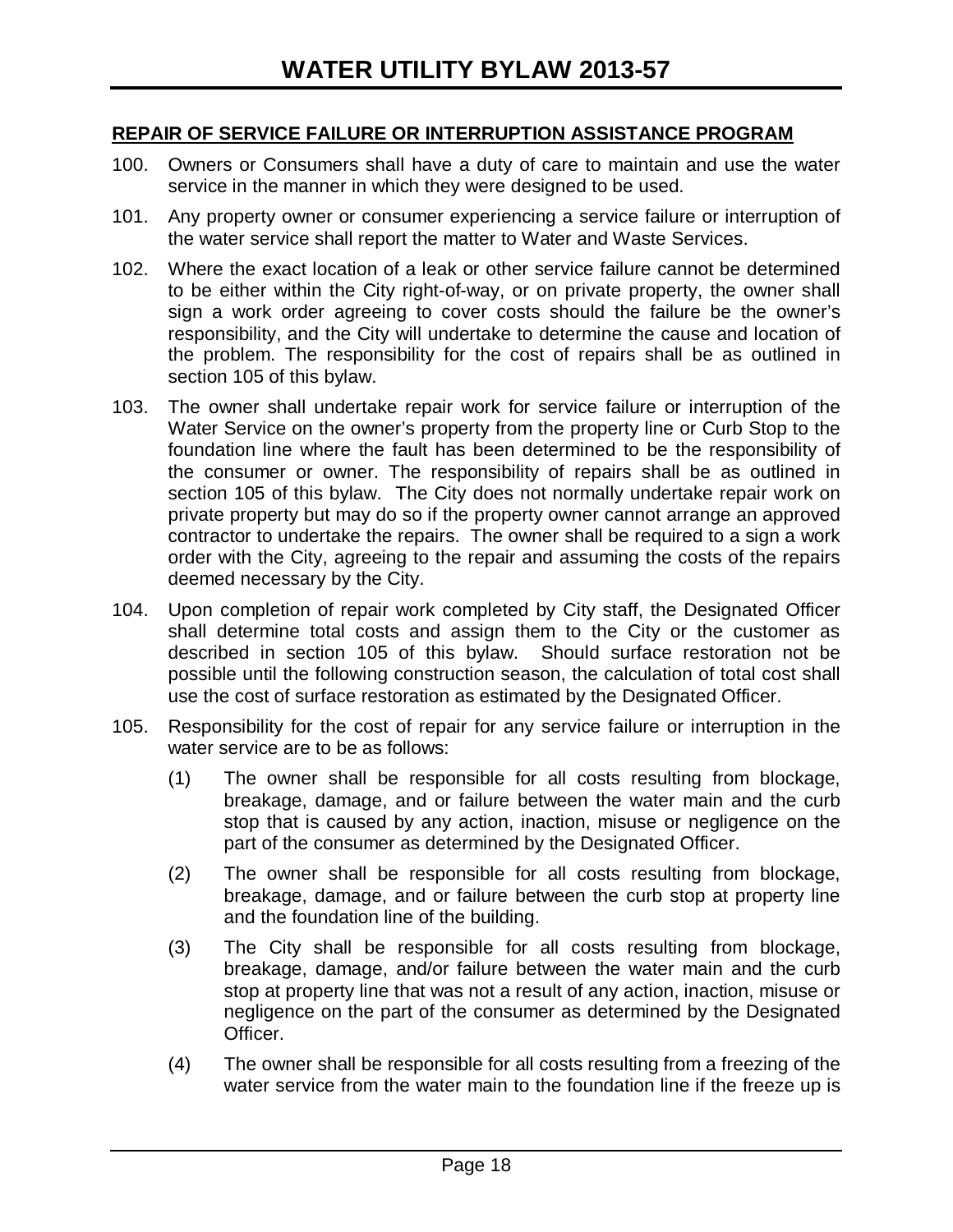not a result of a frozen water main, an interruption in the supply of water through the water main or a failure of the freeze protection device from the water main to the property line as determined by the Designated Officer.

- (5) The City shall be responsible for all costs resulting from a freezing of the water service from the water main to the foundation line if the freeze up is a result of a frozen water main, an interruption in the supply of water through the water main or a failure of the freeze protection device from the water main to the property line as determined by the Designated Officer.
- (6) The City shall be responsible for all costs resulting from a freezing of the water service from the water main to the curb stop at property line if the consumer has taken every effort to ensure that freeze protection methods have been applied to the water service. The Designated Officer shall determine if every effort has been employed.

# **PAYMENT OF ACCOUNTS**

- 106. There shall be paid for all water supplied or services rendered the amounts set out in the Fees and Charges Bylaw as amended from time to time. Schedule "A", attached hereto and forming part of this bylaw, contains a list of items for which a fee is chargeable.
- 107. Where municipal water or sewer services have been provided and are available for connection to private services, the minimum charge for water and sewer service set out in the Fees and Charges Bylaw, as amended from time to time, shall be paid by all Consumers whose property is occupied for a purpose requiring the provision of sanitary facilities, whether or not a private water or sewer service connection has actually been made.
- 108. Subject to other provisions of this bylaw, the metered rates payable by a consumer shall be determined by reading of the meter connected to that service.
- 109. In the event of a difference in reading between the remote register and the water meter, the water meter shall be deemed to be correct.
- 110. If a meter reading is disputed by either the City or the owner, the meter shall be tested by a qualified person designated by the City. If the meter is found to be accurate within 1.5%, the expense of such test, as set out in the most recent Fees and Charges Bylaw, shall be borne by the party disputing the reading. If the meter is found not to be accurate within the limits specified herein, it shall be repaired or replaced by another meter at the expense of the City, and the accounts rendered immediately preceding the date of such test shall be corrected in proportion to the inaccuracy found. The consumer will then either be charged or refunded the difference and upon receipt of payment or refund all claims on account of the inaccurate meter shall be deemed settled.
- 111. If the City is unable to obtain a water meter reading, the Designated Officer may estimate the meter reading based on either previous consumption patterns or a daily average consumption for the property.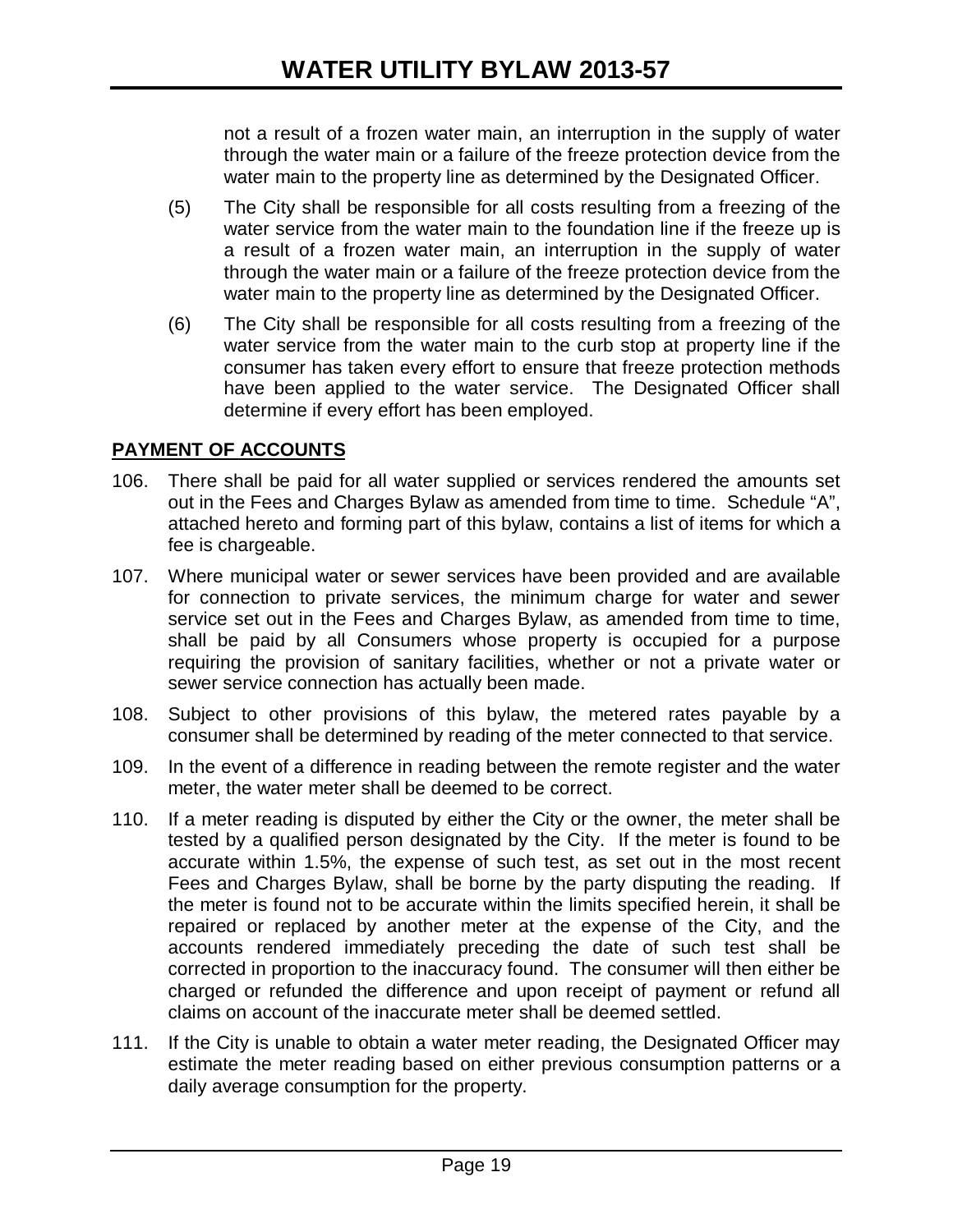- 112. If, upon reading a meter, it is determined that the meter has failed to properly record the flow of water, the Designated Officer shall estimate the flow of water and render an account utilising such methods as are considered to be fair and equitable, and the meter in question shall be tested, repaired or replaced by the City.
- 113. If a Consumer experiences abnormal water consumption, the Designated officer may adjust the Consumer's bill taking into account whether the Consumer is a residential or commercial consumer, the cause or nature of the abnormal water consumption, any action taken by the Consumer to abate the abnormal consumption or any other factor or factors that the Designated officer considers relevant.
- 114. The City may charge for and recover from the owner of a premise the cost of supplying, installing, altering, repairing, relocating or replacing a water meter.
- 115. If a water meter is removed or stolen, the owner of the premises shall pay the cost of replacing the water meter including installation.
- 116. All accounts for water and sewer service shall be due and payable when rendered.
- 117. A separate account shall be rendered in respect of each water and sewer service or as directed by the Designated Officer.
- 118. Where any service charge is designated by reference to an hourly, daily or weekly rate, the charge for a lesser period of time shall be calculated on a proportionate basis.
- 119. All charges for services which remain unpaid for a period exceeding 60 days from the due date shall be subject to a penalty charge of ten percent of the current unpaid account.
- 120. Should an account remain unpaid for a period of 60 days, the water may be shut off following 14 days further written notice. The water supply to any such person shall not be restored until such person has paid the outstanding balance of the account including penalty to the satisfaction of the Designated Officer and has paid to the City the fee for reinstatement of service as designated in the most recent Fees and Charges Bylaw.
- 121. The registered owner of real property within the City shall be liable for all rates and fees chargeable or payable under this bylaw, and for any costs associated with the City having to undertake the repair of unsatisfactory work completed on the owner's behalf by private contractors with respect to that property. The City may make the balance of any account in arrears over 60 days, or any repair of unsatisfactory work charges, a charge against the real property to which utilities were supplied, as a special tax to be recovered in like manner as other City taxes on real property.
- 122. The meters of all owners and consumers shall be read, where practical, at least once every three months. In the event that any meter cannot be read within the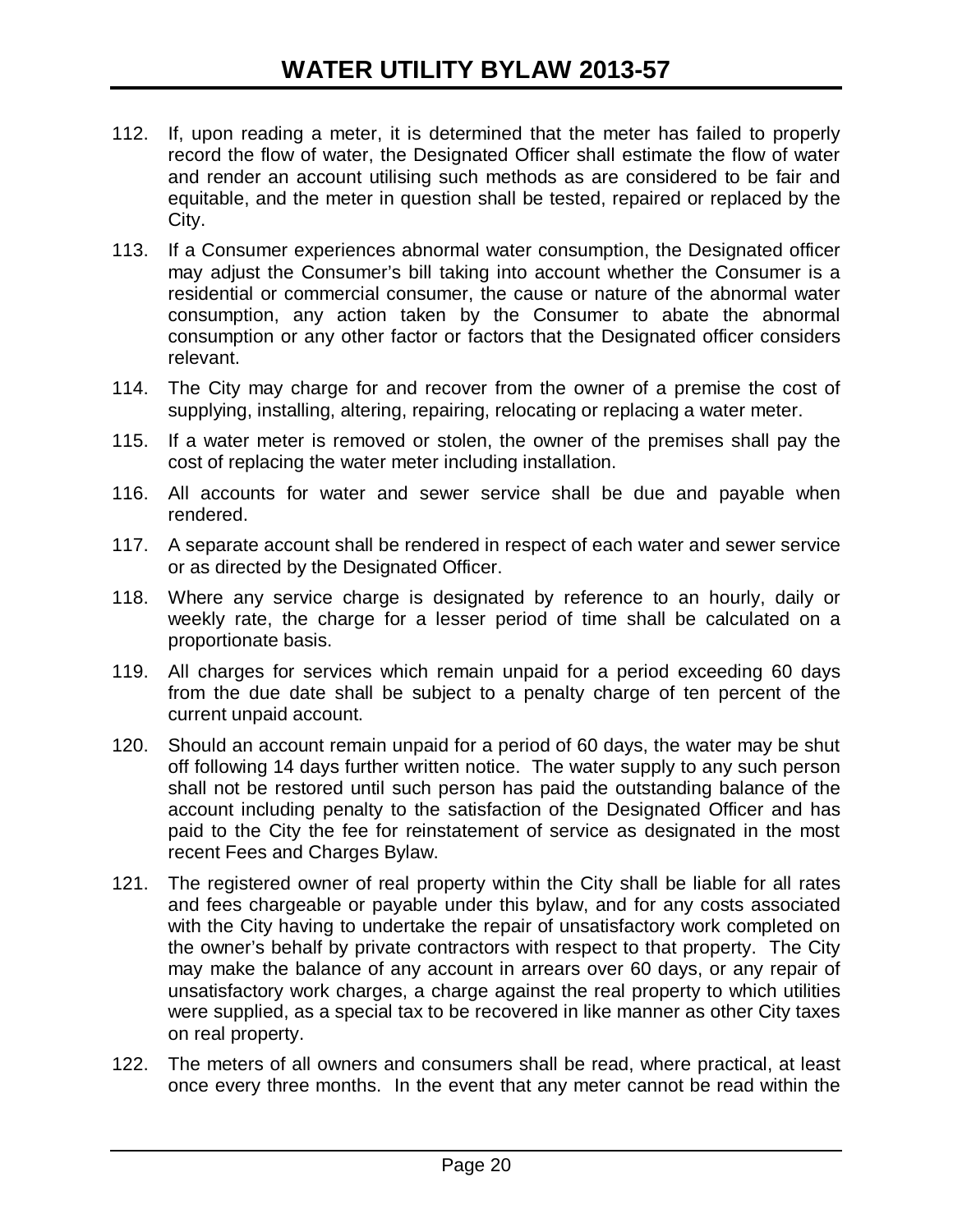three month schedule, the Designated Officer shall estimate the flow of water and render an account utilising such methods as are considered to be fair and equitable.

- 123. A fee may be charged as designated in the most recent Fees and Charges Bylaw, where a City employee is required to make an additional visit or visits to a property for any of the following reasons:
	- (1) where an owner or consumer refuses access to a premise for a City employee to install, repair, inspect, test or read a water meter or any other equipment in relation to the water system;
	- (2) where a City employee attends at a premise for a scheduled appointment to perform any of the functions set out in subsection 123(1), and the owner or consumer is not present at the scheduled time to provide access to the premise; or
	- (3) where a City employee attends at a premise to perform any of the functions set out in subsection 123(1) and is unable to proceed based on unsafe conditions or the inadequacy of access to the premises.

# **PENALTIES**

- 124. Any Person who commits an offence under this bylaw is, in addition to any other punishment, liable on summary conviction to:
	- (1) a voluntary fine under section 20 of the *Summary Convictions Act*, issued In respect of an offence specified in Schedule "B" attached hereto and forming part of this bylaw, or
	- (2) a fine not exceeding ten thousand dollars (\$10,000.00) or to imprisonment for one year or both where proceedings are commenced pursuant to the summary convictions provisions of the *Criminal Code of Canada*; or
	- (3) a fine not exceeding five hundred dollars (\$500.00) or to imprisonment for six months or both where proceedings are commenced pursuant to section 9(1) of the *Summary Convictions Act* of the Yukon.
- 125. The fine imposed against any person who commits an offence under this bylaw shall increase for second and subsequent offences.
- 126. The City may, in its discretion, terminate the supply of water to a person who contravenes any provision of this bylaw. A water service may be shut off by the City after 14 days written notice of the contravention and proposed termination of service has been given by the City to the offending person, and the said contravention has not within the 14 days been rectified. The Water Service shall remain shut off until the contravention has been corrected to the satisfaction of the Designated Officer and the person has paid the specified reconnect fee.
- 127. The invalidity of any section, clause, sentence or provision of this bylaw shall not affect the validity of any other part of this bylaw which can be given effect without such invalid part or parts.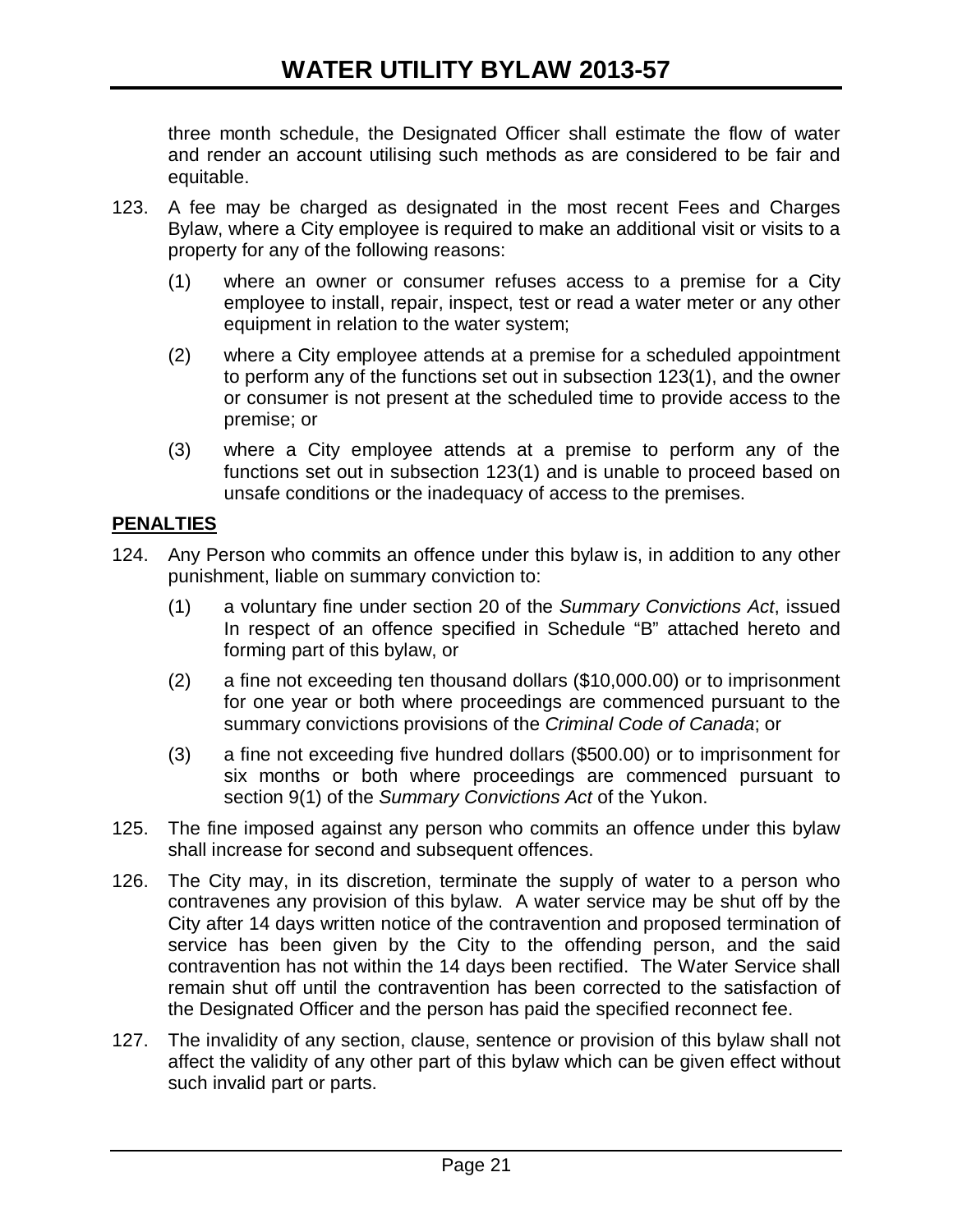128. The registered owner of real property within the City shall be liable for fines ordered by a court of competent jurisdiction to be paid on account of contraventions of this bylaw occurring on or in relation to their real property. The City may make such fines a charge against the real property on or in relation to which a contravention of this bylaw occurred, as a special tax to be recovered in like manner as other City taxes on real property.

#### **GENERAL INTERPRETATIONS**

129. Wherever the singular or the masculine is used in this bylaw, the same shall be deemed to include the plural or the feminine or the body politic or corporate where the context or the bylaw requires.

#### **BYLAW SHALL PREVAIL**

130. Where the provisions of this bylaw conflict with the provisions of any other bylaw of the City, the bylaw with the more stringent provisions shall prevail.

#### **REPEAL**

131. Bylaw 2000-25, including all amendments thereto, is hereby repealed.

#### **COMING INTO FORCE**

132. This bylaw shall come into full force and effect upon the final passing thereof.

**FIRST** and **SECOND READING**: November 25, 2013 **THIRD READING** and **ADOPTION**: December 9, 2013

*ORIGINAL DOCUMENT SIGNED BY:*

"Dan Curtis"

Dan Curtis, Mayor

"Mike Stevely"

Mike Stevely, Acting City Clerk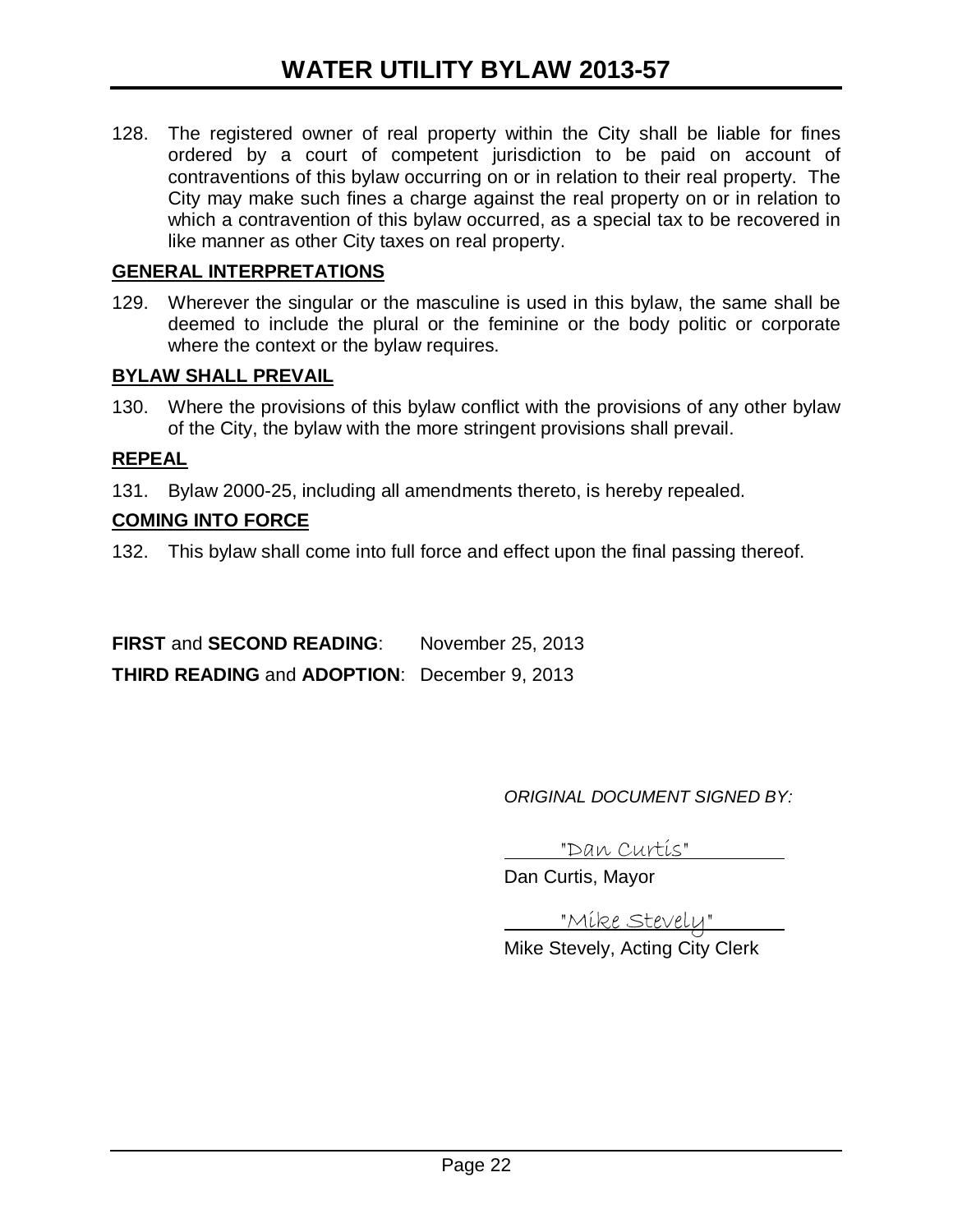# **SCHEDULE "A" LIST OF FEES**

The following is a list of items for which fees will be levied in accordance with the rates specified in the Fees and Charges Bylaw:

- 1. Monthly flat rate for sewer and water for each single family dwelling, duplex, multiple family unit or semi-detached dwelling.
- 2. Monthly flat rate for sewer and water for the first suite or dwelling unit in a single family dwelling or on a single lot.
- 3. Monthly flat rate for sewer and water for the second suite or dwelling unit in a single family dwelling or on a single lot.
- 4. Monthly flat rate for sewer and water for the third suite or dwelling unit in a single family dwelling or on a single lot.
- 5. Monthly flat rate for sewer and water for the fourth dwelling unit in a single family dwelling or on a single lot.
- 6. Metered rate for sewer and water per 1000 imperial gallons above minimum charge.
- 7. Metered rate for sewer and water per cubic meter above minimum.
- 8. Minimum metered rate for sewer and water.
- 9. Minimum rate for sewer for each single family dwelling, duplex, multiple family unit or semi-detached dwelling.
- 10. Inspection fee new installations, during regular hours.
- 11. Inspection fee new installations, outside regular hours.
- 12. Inspection fee new installations, short notice cancellations, or no show.
- 13. Fire hydrant annual servicing fee.
- 14. Service calls work done for others.
- 15. Utility Service installation work during normal business hours.
- 16. Utility Service installation work after normal business hours.
- 17. Shut off and/or turn on after normal business hours.
- 18. Shut off and/or turn on during normal business hours.
- 19. Turn on for reinstatement after shut-off for non-payment during normal business hours.
- 20. Flat rate per truck load of sewage dumped at the City sewage dumping station.
- 21. Annual Eductor Dumping Permit.
- 22. Special water meter reading.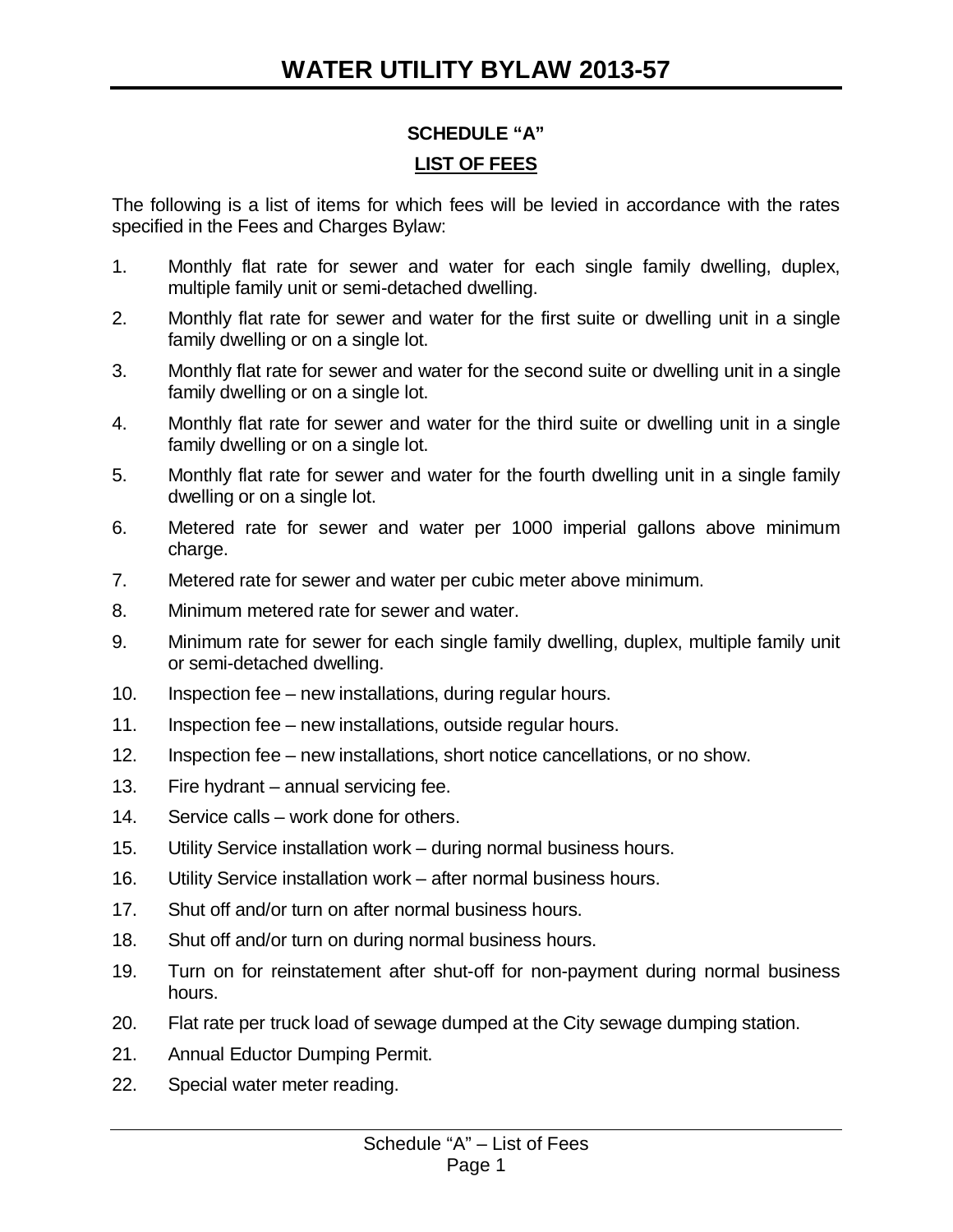- 23. Monthly flat rate for water only for each single family dwelling, duplex, multiple family unit or semi-detached dwelling.
- 24. Metered rate for water per 1000 gallons.
- 25. Metered rate for water per cubic meter.
- 26. Minimum metered rate for water.
- 27. Water meter and remote test, repair, or installation.
- 28. Provision of temporary water.
- 29. Sewerage dumping discharge fee.
- 30. Coin operated bulk water station fee.

# **NOTES ON FEES**

Each person authorised to use the bulk water dispensing station shall be considered to have been provided with a metered water service and shall pay for this service in accordance with metered rates.

Every owner or consumer who is not being charged on the basis of metered water shall be charged in accordance with the Flat Rate Schedule.

Every owner or consumer whose consumption of water is being measured by a water meter and who is being charged on the basis of that consumption shall pay for water supplied to him the aggregate of amounts determined by the metered rate schedule; however, in no case shall the total charge as calculated on a metered basis be less than that which would be paid on the basis of the minimum monthly flat rate charge.

For the purpose of this List of Fees, normal business hours shall be 7:00 a.m. to 5:30 p.m., Monday through Friday, except for statutory holidays. Work completed outside of these times shall be subject to overtime charges.